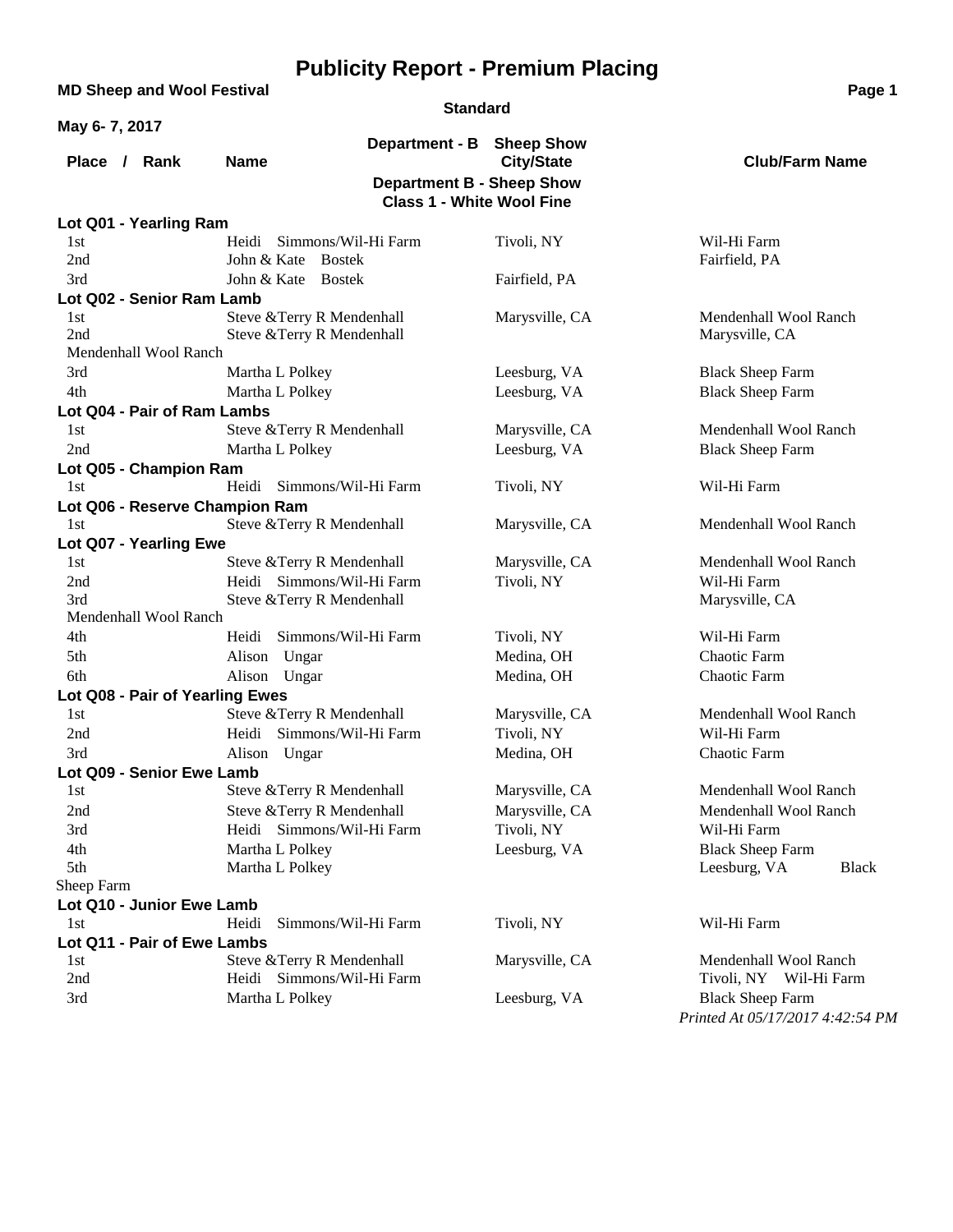### **MD Sheep and Wool Festival <b>Page 2 Page 2**

#### **Standard**

| May 6-7, 2017                   |                                                                  |                   |                                         |
|---------------------------------|------------------------------------------------------------------|-------------------|-----------------------------------------|
|                                 | Department - B Sheep Show                                        |                   |                                         |
| Place / Rank                    | <b>Name</b>                                                      | <b>City/State</b> | <b>Club/Farm Name</b>                   |
| Lot Q12 - Champion Ewe          |                                                                  |                   |                                         |
| 1st                             | Steve & Terry R Mendenhall                                       | Marysville, CA    | Mendenhall Wool Ranch                   |
| Lot Q13 - Reserve Champion Ewe  |                                                                  |                   |                                         |
| 1st                             | Heidi Simmons/Wil-Hi Farm                                        | Tivoli, NY        | Wil-Hi Farm                             |
| Lot Q14 - Flock                 |                                                                  |                   |                                         |
| 1st                             | Steve & Terry R Mendenhall                                       | Marysville, CA    | Mendenhall Wool Ranch                   |
| 2nd                             | Heidi Simmons/Wil-Hi Farm                                        | Tivoli, NY        | Wil-Hi Farm                             |
| Lot Q15 - Best Fleece           |                                                                  |                   |                                         |
| 1st                             | Steve & Terry R Mendenhall<br><b>Class 2 - White Wool Medium</b> | Marysville, CA    | Mendenhall Wool Ranch                   |
|                                 |                                                                  |                   |                                         |
| Lot Q01 - Yearling Ram          |                                                                  |                   |                                         |
| 1st                             | Annette Lovell                                                   | Linden, PA        | Hollystone Farm                         |
| Lot Q02 - Senior Ram Lamb       |                                                                  |                   |                                         |
| 1st                             | Lovell<br>Annette                                                | Linden, PA        | Hollystone Farm                         |
| 2nd                             | Annette Lovell                                                   | Linden, PA        | Hollystone Farm                         |
| Lot Q03 - Junior Ram Lamb       | Annette Lovell                                                   | Linden, PA        |                                         |
| 1st<br>2nd                      | Tom Dearstine                                                    |                   | Hollystone Farm<br>Emmas Daisyhill Farm |
| Lot Q04 - Pair of Ram Lambs     |                                                                  | Glenelg, MD       |                                         |
| 1st                             | Annette Lovell                                                   | Linden, PA        | Hollystone Farm                         |
| Lot Q05 - Champion Ram          |                                                                  |                   |                                         |
| 1st                             | Annette Lovell                                                   | Linden, PA        | Hollystone Farm                         |
| Lot Q06 - Reserve Champion Ram  |                                                                  |                   |                                         |
| 1st                             | Annette Lovell                                                   | Linden, PA        | Hollystone Farm                         |
| Lot Q07 - Yearling Ewe          |                                                                  |                   |                                         |
| 1st                             | Annette Lovell                                                   | Linden, PA        | Hollystone Farm                         |
| 2nd                             | Annette Lovell                                                   | Linden, PA        | Hollystone Farm                         |
| 3rd                             | Tom Dearstine                                                    | Glenelg, MD       | Emmas Daisyhill Farm                    |
| Lot Q08 - Pair of Yearling Ewes |                                                                  |                   |                                         |
| 1st                             | Annette Lovell                                                   | Linden, PA        | Hollystone Farm                         |
| Lot Q09 - Senior Ewe Lamb       |                                                                  |                   |                                         |
| 1st                             | Lovell<br>Annette                                                | Linden, PA        | Hollystone Farm                         |
| 2nd                             | Annette Lovell                                                   | Linden, PA        | Hollystone Farm                         |
| Lot Q10 - Junior Ewe Lamb       |                                                                  |                   |                                         |
| 1st                             | Annette Lovell                                                   | Linden, PA        | Hollystone Farm                         |
| Lot Q11 - Pair of Ewe Lambs     |                                                                  |                   |                                         |
| 1st                             | Annette Lovell                                                   | Linden, PA        | Hollystone Farm                         |
| Lot Q12 - Champion Ewe          |                                                                  |                   |                                         |
| 1st                             | Annette Lovell                                                   | Linden, PA        | Hollystone Farm                         |
|                                 |                                                                  |                   | Printed At 05/17/2017 4:42:54 PM        |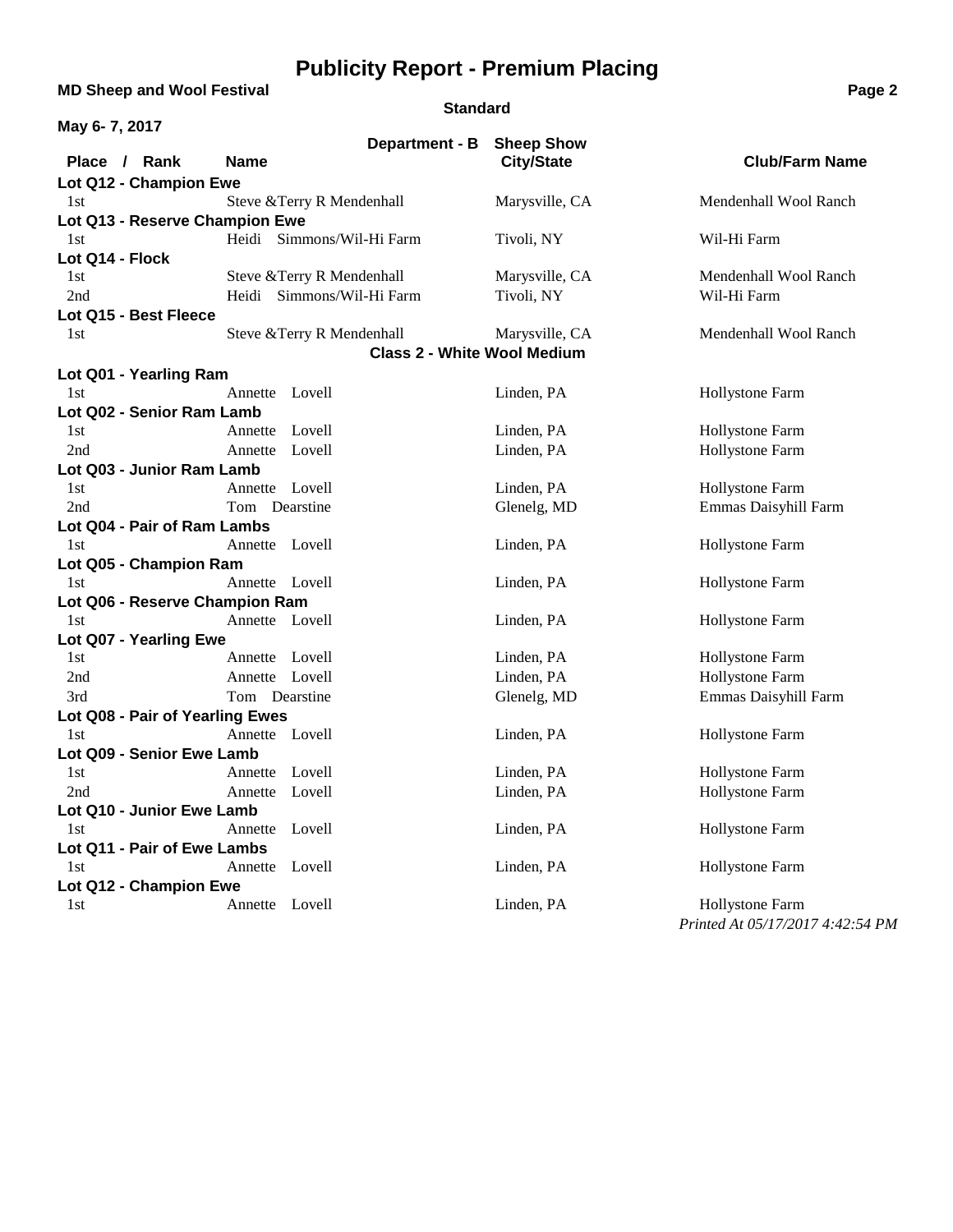**MD Sheep and Wool Festival <b>Page 3 Page 3** 

#### **Standard**

| May 6-7, 2017                  |                          |                                  |                   |                          |          |
|--------------------------------|--------------------------|----------------------------------|-------------------|--------------------------|----------|
|                                |                          | Department - B                   | <b>Sheep Show</b> |                          |          |
| Place / Rank                   | <b>Name</b>              |                                  | <b>City/State</b> | <b>Club/Farm Name</b>    |          |
| Lot Q13 - Reserve Champion Ewe |                          |                                  |                   |                          |          |
| 1st                            | Annette Lovell           |                                  | Linden, PA        | Hollystone Farm          |          |
| Lot Q14 - Flock                |                          |                                  |                   |                          |          |
| 1st                            | Annette Lovell           |                                  | Linden, PA        | Hollystone Farm          |          |
| Lot Q15 - Best Fleece          |                          |                                  |                   |                          |          |
| 1st                            | Annette Lovell           |                                  | Linden, PA        | <b>Hollystone Farm</b>   |          |
|                                |                          | <b>Class 3 - White Wool Long</b> |                   |                          |          |
| Lot Q01 - Yearling Ram<br>1st  | Richard Larson           |                                  |                   | Old Gjerpen Farm         |          |
| 2nd                            | David A Berryhill        |                                  | Culpeper, VA      | Pine Island, MN          | The      |
| Berryhill Farm                 |                          |                                  |                   |                          |          |
| 3rd                            | Christine Crossman       |                                  | Whitehall, NY     | Ewetopia Farm            |          |
| 4th                            | William Rogers           |                                  | Lafayette, NJ     | <b>Harmony Valley</b>    |          |
| 5th                            | Elaine Ashcraft          |                                  | Coshocton, OH     | <b>Ashcraft Acres</b>    |          |
| 6th                            | Christine Crossman       |                                  | Whitehall, NY     | Ewetopia Farm            |          |
| 7th                            | Carol McConaughy         |                                  | Mount Airy, MD    | <b>Stillpoint Farm</b>   |          |
| 8th                            | Cathleen C Shiff         |                                  | Amissville, VA    | Wits End Farm            |          |
| 9th                            | Anne B Gentry            |                                  | Roseland, VA      | <b>Braeburn Farm</b>     |          |
| 10th                           | David A Berryhill        |                                  | Pine Island, MN   | The Berryhill Farm       |          |
| 11 <sup>th</sup>               | <b>Susan R Mcfarland</b> |                                  | Columbus, WI      | <b>Susans Teeswaters</b> |          |
| 12th                           | Anne B Gentry            |                                  | Roseland, VA      | <b>Braeburn Farm</b>     |          |
| 13th                           | Carol McConaughy         |                                  | Mount Airy, MD    | <b>Stillpoint Farm</b>   |          |
| 14 <sub>th</sub>               | Susan R Mcfarland        |                                  | Columbus, WI      | <b>Susans Teeswaters</b> |          |
| Lot Q03 - Junior Ram Lamb      |                          |                                  |                   |                          |          |
| 1st                            | Richard Larson           |                                  | Culpeper, VA      | Old Gjerpen Farm         |          |
| 2nd                            | Christine Crossman       |                                  | Whitehall, NY     | Ewetopia Farm            |          |
| 3rd                            | Ronald Andress           |                                  | Ottsville, PA     | Windy Oaks Farm          |          |
| 4th                            | Anne B Gentry            |                                  | Roseland, VA      | <b>Braeburn Farm</b>     |          |
| 5th                            | Christine Crossman       |                                  | Whitehall, NY     | Ewetopia Farm            |          |
| 6th                            | Cathleen C Shiff         |                                  | Amissville, VA    | Wits End Farm            |          |
| 7th                            | Anne B Gentry            |                                  | Roseland, VA      | Braeburn Farm            |          |
| Lot Q04 - Pair of Ram Lambs    |                          |                                  |                   |                          |          |
| 1st                            | Anne B Gentry            |                                  | Roseland, VA      | Braeburn Farm            |          |
| 2nd                            | Christine Crossman       |                                  | Whitehall, NY     | Ewetopia Farm            |          |
| Lot Q05 - Champion Ram         |                          |                                  |                   |                          |          |
| 1st                            | Richard Larson           |                                  | Culpeper, VA      | Old Gjerpen Farm         |          |
| Lot Q06 - Reserve Champion Ram |                          |                                  |                   |                          |          |
| 1st                            | David A Berryhill        |                                  | Pine Island, MN   | The Berryhill Farm       |          |
| Lot Q07 - Yearling Ewe         | Richard Larson           |                                  | Culpeper, VA      | Old Gjerpen Farm         |          |
| 1st<br>2nd                     | Elaine Ashcraft          |                                  |                   | Coshocton, OH            | Ashcraft |
| Acres                          |                          |                                  |                   |                          |          |
| 3rd                            | Richard Larson           |                                  | Culpeper, VA      | Old Gjerpen Farm         |          |
|                                |                          | (cont.)                          |                   |                          |          |
|                                |                          |                                  |                   |                          |          |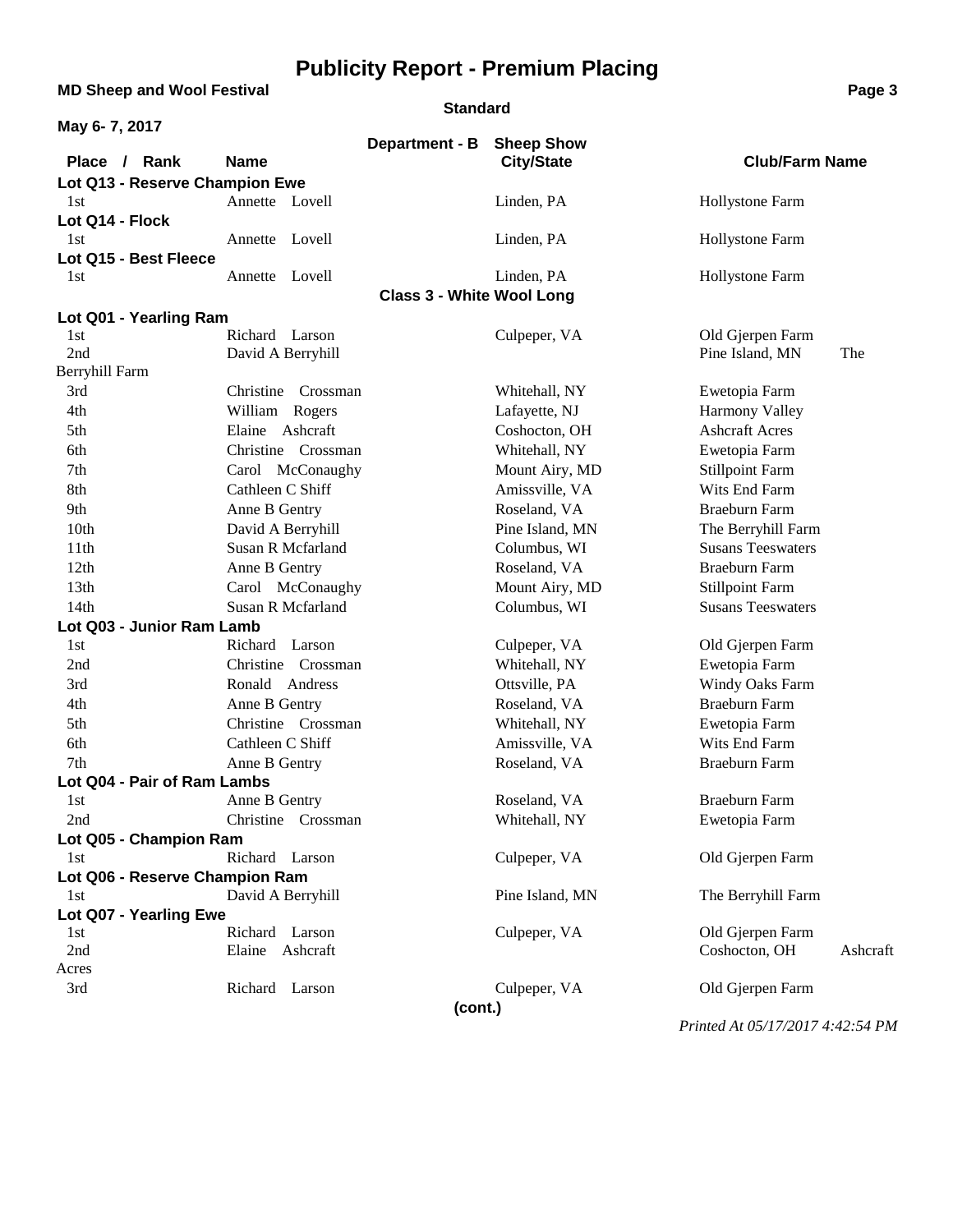**MD Sheep and Wool Festival <b>Page 4 Page 4** 

#### **Standard**

| May 6-7, 2017                         |                                       |                                        |                             |  |  |
|---------------------------------------|---------------------------------------|----------------------------------------|-----------------------------|--|--|
| Place / Rank                          | Department - B<br><b>Name</b>         | <b>Sheep Show</b><br><b>City/State</b> | <b>Club/Farm Name</b>       |  |  |
| Lot Q07 - Yearling Ewe - (cont.)      |                                       |                                        |                             |  |  |
| 4th                                   | Christine Crossman                    | Whitehall, NY                          | Ewetopia Farm               |  |  |
| 5th                                   | Elaine Ashcraft                       | Coshocton, OH                          | <b>Ashcraft Acres</b>       |  |  |
| 6th                                   | Cathleen C Shiff                      | Amissville, VA                         | Wits End Farm               |  |  |
| 7th                                   | Christine Crossman                    | Whitehall, NY                          | Ewetopia Farm               |  |  |
| 8th                                   | William Rogers                        | Lafayette, NJ                          | <b>Harmony Valley</b>       |  |  |
| 9th                                   | William Rogers                        |                                        | Lafayette, NJHarmony Valley |  |  |
| 10th                                  | David A Berryhill                     | Pine Island, MN                        | The Berryhill Farm          |  |  |
| 11th                                  | Carol McConaughy                      | Mount Airy, MD                         | <b>Stillpoint Farm</b>      |  |  |
| 12th                                  | David A Berryhill                     | Pine Island, MN                        | The Berryhill Farm          |  |  |
| 13 <sub>th</sub>                      | Anne B Gentry                         | Roseland, VA                           | Braeburn Farm               |  |  |
| 14 <sub>th</sub>                      | Julia A Williams                      |                                        | Manheim, PA<br><b>New</b>   |  |  |
| <b>Beginnings Farm</b>                |                                       |                                        |                             |  |  |
| 15 <sub>th</sub>                      | Carol McConaughy                      | Mount Airy, MD                         | <b>Stillpoint Farm</b>      |  |  |
| 16th                                  | Anne B Gentry                         | Roseland, VA                           | Braeburn Farm               |  |  |
| Lot Q08 - Pair of Yearling Ewes       |                                       |                                        |                             |  |  |
| 1st                                   | Richard Larson                        | Culpeper, VA                           | Old Gjerpen Farm            |  |  |
| 2nd                                   | Elaine Ashcraft                       | Coshocton, OH                          | <b>Ashcraft Acres</b>       |  |  |
| 3rd                                   | William Rogers                        | Lafayette, NJ                          | <b>Harmony Valley</b>       |  |  |
| 4th                                   | Christine Crossman                    | Whitehall, NY                          | Ewetopia Farm               |  |  |
| 5th                                   | David A Berryhill                     | Pine Island, MN                        | The Berryhill Farm          |  |  |
| 6th                                   | Anne B Gentry                         | Roseland, VA                           | <b>Braeburn Farm</b>        |  |  |
| 7th                                   | Carol McConaughy                      | Mount Airy, MD                         | <b>Stillpoint Farm</b>      |  |  |
| Lot Q10 - Junior Ewe Lamb             |                                       |                                        |                             |  |  |
| 1st                                   | Christine<br>Crossman                 | Whitehall, NY                          | Ewetopia Farm               |  |  |
| 2nd                                   | Richard Larson                        |                                        | Old<br>Culpeper, VA         |  |  |
| Gjerpen Farm                          |                                       |                                        |                             |  |  |
| 3rd                                   | Christine<br>Crossman                 | Whitehall, NY                          | Ewetopia Farm               |  |  |
| 4th                                   | Richard Larson                        | Culpeper, VA                           | Old Gjerpen Farm            |  |  |
| Lot Q11 - Pair of Ewe Lambs           | Richard<br>Larson                     |                                        |                             |  |  |
| 1st                                   |                                       | Culpeper, VA                           | Old Gjerpen Farm            |  |  |
| 2nd                                   | Christine Crossman                    | Whitehall, NY                          | Ewetopia Farm               |  |  |
| Lot Q12 - Champion Ewe                | Richard Larson                        | Culpeper, VA                           | Old Gjerpen Farm            |  |  |
| 1st<br>Lot Q13 - Reserve Champion Ewe |                                       |                                        |                             |  |  |
| 1st                                   | Elaine Ashcraft                       | Coshocton, OH                          | <b>Ashcraft Acres</b>       |  |  |
| Lot Q14 - Flock                       |                                       |                                        |                             |  |  |
| 1st                                   | Richard Larson                        | Culpeper, VA                           | Old Gjerpen Farm            |  |  |
| 2nd                                   | Christine Crossman                    | Whitehall, NY                          | Ewetopia Farm               |  |  |
| Lot Q15 - Best Fleece                 |                                       |                                        |                             |  |  |
| 1st                                   | Richard Larson                        | Culpeper, VA                           | Old Gjerpen Farm            |  |  |
|                                       |                                       |                                        |                             |  |  |
| Lot Q01 - Yearling Ram                | <b>Class 4 - Natural Colored Fine</b> |                                        |                             |  |  |
| 1st                                   | Martha L Polkey                       | Leesburg, VA                           | <b>Black Sheep Farm</b>     |  |  |
|                                       | (cont.)                               |                                        |                             |  |  |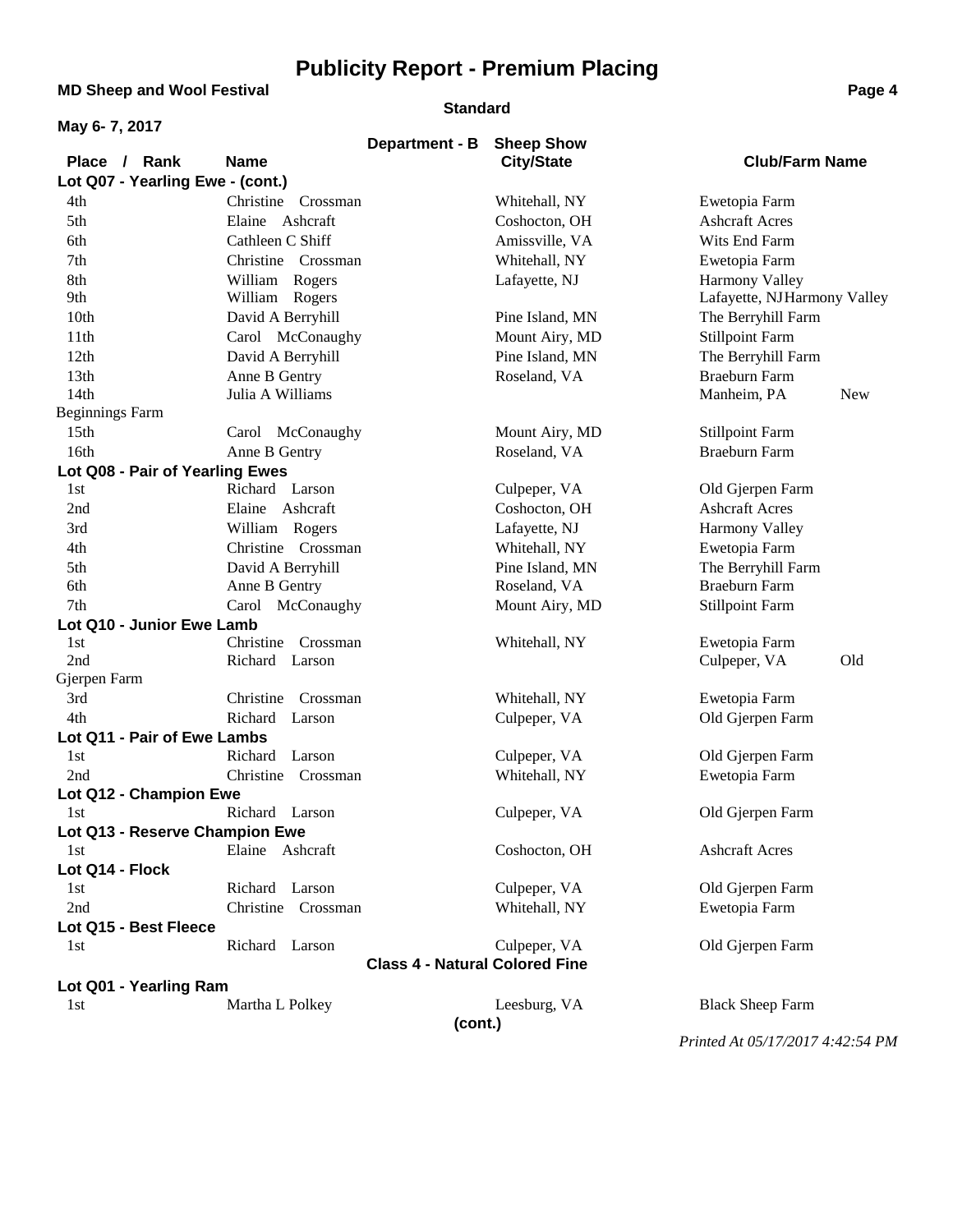**MD Sheep and Wool Festival <b>Page 5 Page 5** 

#### **Standard**

| May 6-7, 2017                      |                                                     |                   |                              |
|------------------------------------|-----------------------------------------------------|-------------------|------------------------------|
|                                    | Department - B                                      | <b>Sheep Show</b> |                              |
| Place / Rank                       | <b>Name</b>                                         | <b>City/State</b> | <b>Club/Farm Name</b>        |
| Lot Q01 - Yearling Ram - (cont.)   |                                                     |                   |                              |
| 2nd                                | Heidi Simmons/Wil-Hi Farm                           | Tivoli, NY        | Wil-Hi Farm                  |
| 3rd                                | Steve & Terry R Mendenhall                          | Marysville, CA    | Mendenhall Wool Ranch        |
| Lot Q02 - Senior Ram Lamb          |                                                     |                   |                              |
| 1st                                | Martha L Polkey                                     | Leesburg, VA      | <b>Black Sheep Farm</b>      |
| 2nd                                | Steve & Terry R Mendenhall                          | Marysville, CA    | Mendenhall Wool Ranch        |
| 3rd                                | Heidi Simmons/Wil-Hi Farm                           | Tivoli, NY        | Wil-Hi Farm                  |
| 4th                                | Martha L Polkey                                     | Leesburg, VA      | <b>Black Sheep Farm</b>      |
| 5th                                | Teresa L Terry                                      | San Miguel, CA    | <b>Terry Sheep</b>           |
| Lot Q03 - Junior Ram Lamb          |                                                     |                   |                              |
| 1st<br>2nd                         | Steve & Terry R Mendenhall<br>Sonja Conner & Family | Marysville, CA    | Mendenhall Wool Ranch        |
| 3rd                                |                                                     |                   | Ashville, OH                 |
|                                    | Sonja Conner & Family                               | Ashville, OH      |                              |
| Lot Q04 - Pair of Ram Lambs<br>1st | Martha L Polkey                                     | Leesburg, VA      | <b>Black Sheep Farm</b>      |
| 2nd                                | Steve & Terry R Mendenhall                          |                   | Marysville, CA               |
| Mendenhall Wool Ranch              |                                                     |                   |                              |
| 3rd                                | Sonja Conner & Family                               | Ashville, OH      |                              |
| Lot Q05 - Champion Ram             |                                                     |                   |                              |
| 1st                                | Martha L Polkey                                     | Leesburg, VA      | <b>Black Sheep Farm</b>      |
| Lot Q06 - Reserve Champion Ram     |                                                     |                   |                              |
| 1st                                | Simmons/Wil-Hi Farm<br>Heidi                        | Tivoli, NY        | Wil-Hi Farm                  |
| Lot Q07 - Yearling Ewe             |                                                     |                   |                              |
| 1st                                | Simmons/Wil-Hi Farm<br>Heidi                        | Tivoli, NY        | Wil-Hi Farm                  |
| 2nd                                | Steve & Terry R Mendenhall                          | Marysville, CA    | Mendenhall Wool Ranch        |
| 3rd                                | Ralph/Marian Lovell                                 | Linden, PA        | Lovell's Maple Spring Farm   |
| 4th                                | Martha L Polkey                                     | Leesburg, VA      | <b>Black Sheep Farm</b>      |
| 5th                                | Heidi Simmons/Wil-Hi Farm                           | Tivoli, NY        | Wil-Hi Farm                  |
| 6th                                | Steve & Terry R Mendenhall                          | Marysville, CA    | Mendenhall Wool Ranch        |
| 7th                                | Sonja Conner & Family                               | Ashville, OH      |                              |
| 8th                                | Martha L Polkey                                     | Leesburg, VA      | <b>Black Sheep Farm</b>      |
| Lot Q08 - Pair of Yearling Ewes    |                                                     |                   |                              |
| 1st                                | Heidi Simmons/Wil-Hi Farm                           | Tivoli, NY        | Wil-Hi Farm                  |
| 2nd                                | Steve & Terry R Mendenhall                          | Marysville, CA    | Mendenhall Wool Ranch        |
| 3rd                                | Martha L Polkey                                     | Leesburg, VA      | <b>Black Sheep Farm</b>      |
| Lot Q09 - Senior Ewe Lamb          |                                                     |                   |                              |
| 1st                                | Steve & Terry R Mendenhall                          | Marysville, CA    | Mendenhall Wool Ranch        |
| 2nd                                | Martha L Polkey                                     | Leesburg, VA      | <b>Black Sheep Farm</b>      |
| 3rd                                | Martha L Polkey                                     |                   | Leesburg, VA<br><b>Black</b> |
| Sheep Farm                         |                                                     |                   |                              |
| 4th                                | Steve & Terry R Mendenhall                          | Marysville, CA    | Mendenhall Wool Ranch        |
| 5th                                | Simmons/Wil-Hi Farm<br>Heidi                        | Tivoli, NY        | Wil-Hi Farm                  |
| Lot Q10 - Junior Ewe Lamb          | Simmons/Wil-Hi Farm<br>Heidi                        |                   | Wil-Hi Farm                  |
| 1st                                |                                                     | Tivoli, NY        |                              |
|                                    | (cont.)                                             |                   |                              |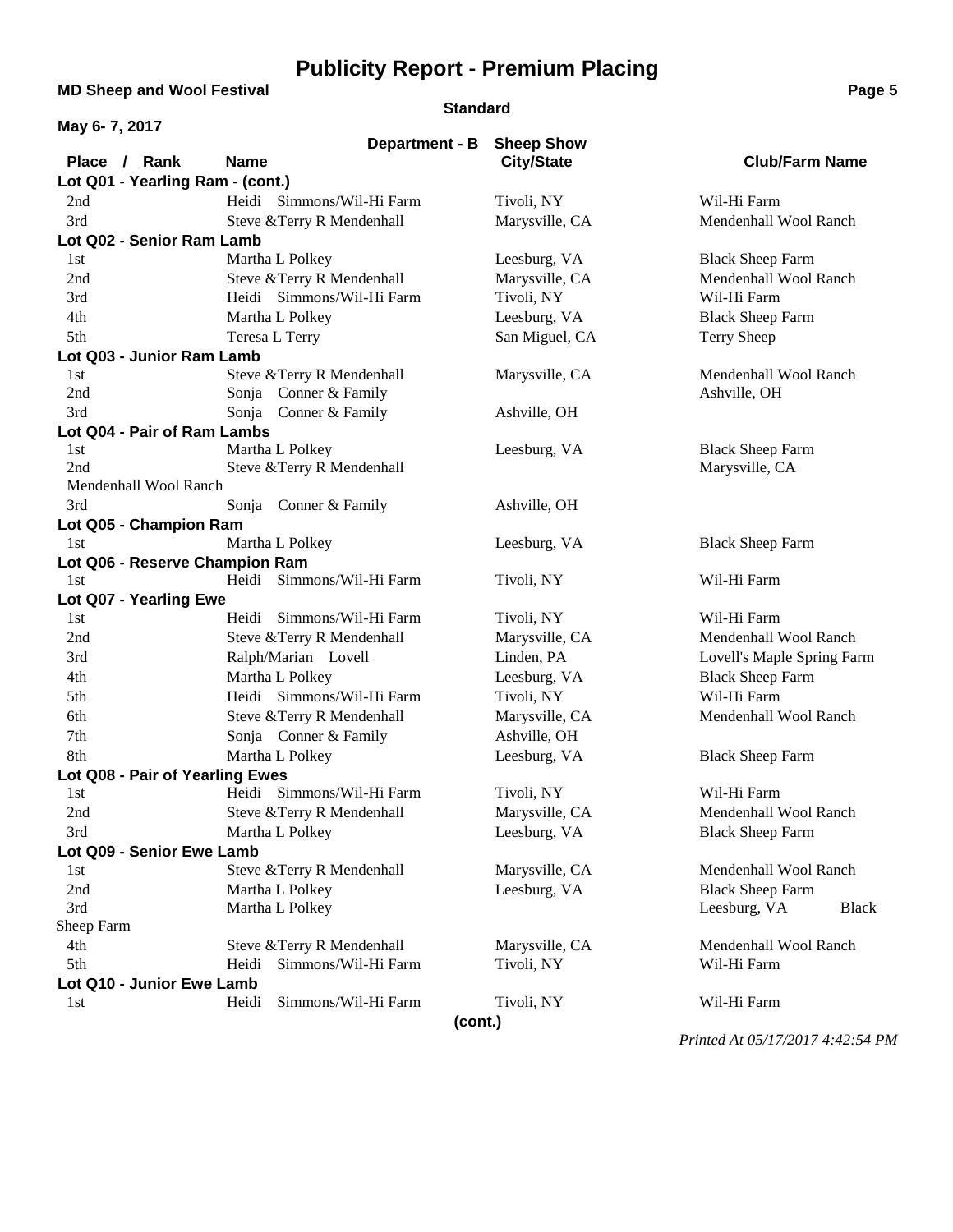**MD Sheep and Wool Festival <b>Page 6**<br> **MD** Sheep and Wool Festival

#### **Standard**

| May 6-7, 2017                         |                                         |                   |                            |  |
|---------------------------------------|-----------------------------------------|-------------------|----------------------------|--|
|                                       | Department - B                          | <b>Sheep Show</b> |                            |  |
| Place / Rank                          | <b>Name</b>                             | <b>City/State</b> | <b>Club/Farm Name</b>      |  |
| Lot Q10 - Junior Ewe Lamb - (cont.)   |                                         |                   |                            |  |
| 2nd                                   | Joyce A Coggins                         | Zirconia, NC      | hallelujah farms           |  |
| Lot Q11 - Pair of Ewe Lambs           |                                         |                   |                            |  |
| 1st                                   | Martha L Polkey                         | Leesburg, VA      | <b>Black Sheep Farm</b>    |  |
| 2nd                                   | Steve & Terry R Mendenhall              | Marysville, CA    | Mendenhall Wool Ranch      |  |
| 3rd                                   | Heidi Simmons/Wil-Hi Farm               | Tivoli, NY        | Wil-Hi Farm                |  |
| Lot Q12 - Champion Ewe                |                                         |                   |                            |  |
| 1st                                   | Heidi Simmons/Wil-Hi Farm               | Tivoli, NY        | Wil-Hi Farm                |  |
| Lot Q13 - Reserve Champion Ewe        |                                         |                   |                            |  |
| 1st                                   | Steve & Terry R Mendenhall              | Marysville, CA    | Mendenhall Wool Ranch      |  |
| Lot Q14 - Flock                       |                                         |                   |                            |  |
| 1st                                   | Heidi Simmons/Wil-Hi Farm               | Tivoli, NY        | Wil-Hi Farm                |  |
| 2nd                                   | Martha L Polkey                         | Leesburg, VA      | <b>Black Sheep Farm</b>    |  |
| 3rd                                   | Steve &Terry R Mendenhall               | Marysville, CA    | Mendenhall Wool Ranch      |  |
| Lot Q15 - Best Fleece                 |                                         |                   |                            |  |
| 1st                                   | Martha L Polkey                         | Leesburg, VA      | <b>Black Sheep Farm</b>    |  |
|                                       | <b>Class 5 - Natural Colored Medium</b> |                   |                            |  |
| Lot Q01 - Yearling Ram                |                                         |                   |                            |  |
| 1st                                   | Riccioni<br>Kara                        | Frenchtown, NJ    | End of Lane Farm           |  |
| Lot Q02 - Senior Ram Lamb             |                                         |                   |                            |  |
| 1st                                   | Riccioni<br>Kara                        | Frenchtown, NJ    | End of Lane Farm           |  |
| 2nd                                   | Riccioni<br>Kara                        | Frenchtown, NJ    | End of Lane Farm           |  |
| 3rd                                   | Amy & Jeff Miller                       |                   | Keymar, MD Mellow Meadow   |  |
| Farm                                  |                                         |                   |                            |  |
| 4th                                   | Amy & Jeff Miller                       | Keymar, MD        | Mellow Meadow Farm         |  |
| Lot Q03 - Junior Ram Lamb             |                                         |                   |                            |  |
| 1st                                   | Ralph/Marian Lovell                     | Linden, PA        | Lovell's Maple Spring Farm |  |
| 2nd                                   | Ralph/Marian Lovell                     | Linden, PA        | Lovell's Maple Spring Farm |  |
| Lot Q04 - Pair of Ram Lambs           |                                         |                   |                            |  |
| 1st                                   | Kara Riccioni                           | Frenchtown, NJ    | End of Lane Farm           |  |
| 2nd                                   | Amy & Jeff Miller                       | Keymar, MD        | Mellow Meadow Farm         |  |
| 3rd                                   | Ralph/Marian Lovell                     | Linden, PA        | Lovell's Maple Spring Farm |  |
| Lot Q05 - Champion Ram                | Kara Riccioni                           | Frenchtown, NJ    | End of Lane Farm           |  |
| 1st                                   |                                         |                   |                            |  |
| Lot Q06 - Reserve Champion Ram<br>1st | Kara Riccioni                           | Frenchtown, NJ    | End of Lane Farm           |  |
| Lot Q07 - Yearling Ewe                |                                         |                   |                            |  |
| 1st                                   | Riccioni<br>Kara                        | Frenchtown, NJ    | End of Lane Farm           |  |
| 2nd                                   | Riccioni<br>Kara                        | Frenchtown, NJ    | End of Lane Farm           |  |
| 3rd                                   | Ralph/Marian Lovell                     | Linden, PA        | Lovell's Maple Spring Farm |  |
| 4th                                   | Ralph/Marian Lovell                     |                   | Linden, PA Lovell's Maple  |  |
| <b>Spring Farm</b>                    |                                         |                   |                            |  |
| 5th                                   | Mikara<br>Anderson                      | Three Springs, PA | Bele-Boyd Ranch            |  |
|                                       |                                         |                   |                            |  |
| (cont.)                               |                                         |                   |                            |  |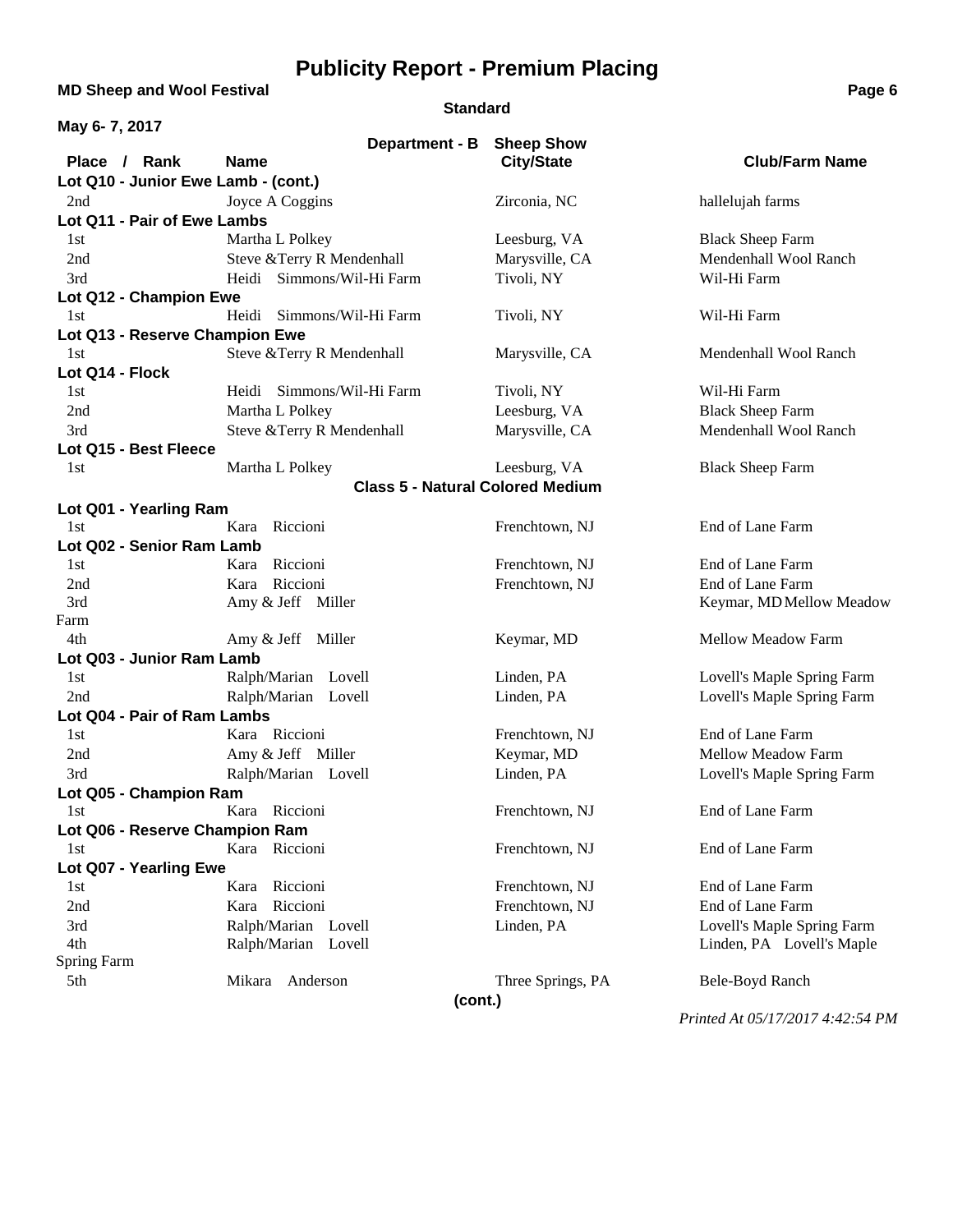**MD Sheep and Wool Festival <b>Page 7 Page 7 Page 7 Page 7** 

#### **Standard**

| May 6-7, 2017                    |                                       |                   |                            |  |
|----------------------------------|---------------------------------------|-------------------|----------------------------|--|
|                                  | Department - B                        | <b>Sheep Show</b> |                            |  |
| Place / Rank                     | <b>Name</b>                           | <b>City/State</b> | <b>Club/Farm Name</b>      |  |
| Lot Q07 - Yearling Ewe - (cont.) |                                       |                   |                            |  |
| 6th                              | Amy & Jeff Miller                     | Keymar, MD        | Mellow Meadow Farm         |  |
| 7th                              | Amy & Jeff Miller                     | Keymar, MD        | Mellow Meadow Farm         |  |
| Lot Q08 - Pair of Yearling Ewes  |                                       |                   |                            |  |
| 1st                              | Kara Riccioni                         | Frenchtown, NJ    | End of Lane Farm           |  |
| 2nd                              | Ralph/Marian Lovell                   | Linden, PA        | Lovell's Maple Spring Farm |  |
| 3rd                              | Amy & Jeff Miller                     | Keymar, MD        | Mellow Meadow Farm         |  |
| Lot Q09 - Senior Ewe Lamb        |                                       |                   |                            |  |
| 1st                              | Riccioni<br>Kara                      | Frenchtown, NJ    | End of Lane Farm           |  |
| 2nd                              | Riccioni<br>Kara                      | Frenchtown, NJ    | End of Lane Farm           |  |
| 3rd                              | Amy & Jeff Miller                     | Keymar, MD        | Mellow Meadow Farm         |  |
| 4th                              | Amy & Jeff Miller                     |                   | Keymar, MD Mellow Meadow   |  |
| Farm                             |                                       |                   |                            |  |
| Lot Q10 - Junior Ewe Lamb        |                                       |                   |                            |  |
| 1st                              | Ralph/Marian Lovell                   | Linden, PA        | Lovell's Maple Spring Farm |  |
| 2nd                              | Ralph/Marian Lovell                   | Linden, PA        | Lovell's Maple Spring Farm |  |
| Lot Q11 - Pair of Ewe Lambs      |                                       |                   |                            |  |
| 1st                              | Kara Riccioni                         | Frenchtown, NJ    | End of Lane Farm           |  |
| 2nd                              | Ralph/Marian Lovell                   | Linden, PA        | Lovell's Maple Spring Farm |  |
| 3rd                              | Amy & Jeff Miller                     | Keymar, MD        | Mellow Meadow Farm         |  |
| Lot Q12 - Champion Ewe           |                                       |                   |                            |  |
| 1st                              | Kara Riccioni                         | Frenchtown, NJ    | End of Lane Farm           |  |
| Lot Q13 - Reserve Champion Ewe   |                                       |                   |                            |  |
| 1st                              | Kara Riccioni                         | Frenchtown, NJ    | End of Lane Farm           |  |
| Lot Q14 - Flock                  |                                       |                   |                            |  |
| 1st                              | Kara Riccioni                         | Frenchtown, NJ    | End of Lane Farm           |  |
| 2nd                              | Ralph/Marian Lovell                   | Linden, PA        | Lovell's Maple Spring Farm |  |
| 3rd                              | Amy & Jeff Miller                     | Keymar, MD        | Mellow Meadow Farm         |  |
| Lot Q15 - Best Fleece            |                                       |                   |                            |  |
| 1st                              | Kara Riccioni                         | Frenchtown, NJ    | End of Lane Farm           |  |
|                                  | <b>Class 6 - Natural Colored Long</b> |                   |                            |  |
| Lot Q01 - Yearling Ram           |                                       |                   |                            |  |
| 1st                              | Carole S Foster                       | Schuylerville, NY | Foster farm                |  |
| 2nd                              | Richard Larson                        | Culpeper, VA      | Old Gjerpen Farm           |  |
| 3rd                              | Martin Dally                          | Lebanon, OR       | GlenOak Gotlands           |  |
| 4th                              | William Rogers                        | Lafayette, NJ     | <b>Harmony Valley</b>      |  |
| Lot Q02 - Senior Ram Lamb        |                                       |                   |                            |  |
| 1st                              | William<br>Rogers                     | Lafayette, NJ     | <b>Harmony Valley</b>      |  |
| 2nd                              | William Rogers                        | Lafayette, NJ     | Harmony Valley             |  |
| Lot Q03 - Junior Ram Lamb        |                                       |                   |                            |  |
| 1st                              | Richard Larson                        | Culpeper, VA      | Old Gjerpen Farm           |  |
| 2nd                              | Lance & Joy Shreck                    |                   | Bunker Hill, WV<br>Joy-Lan |  |
| Acres                            |                                       |                   |                            |  |
|                                  |                                       |                   |                            |  |

**(cont.)**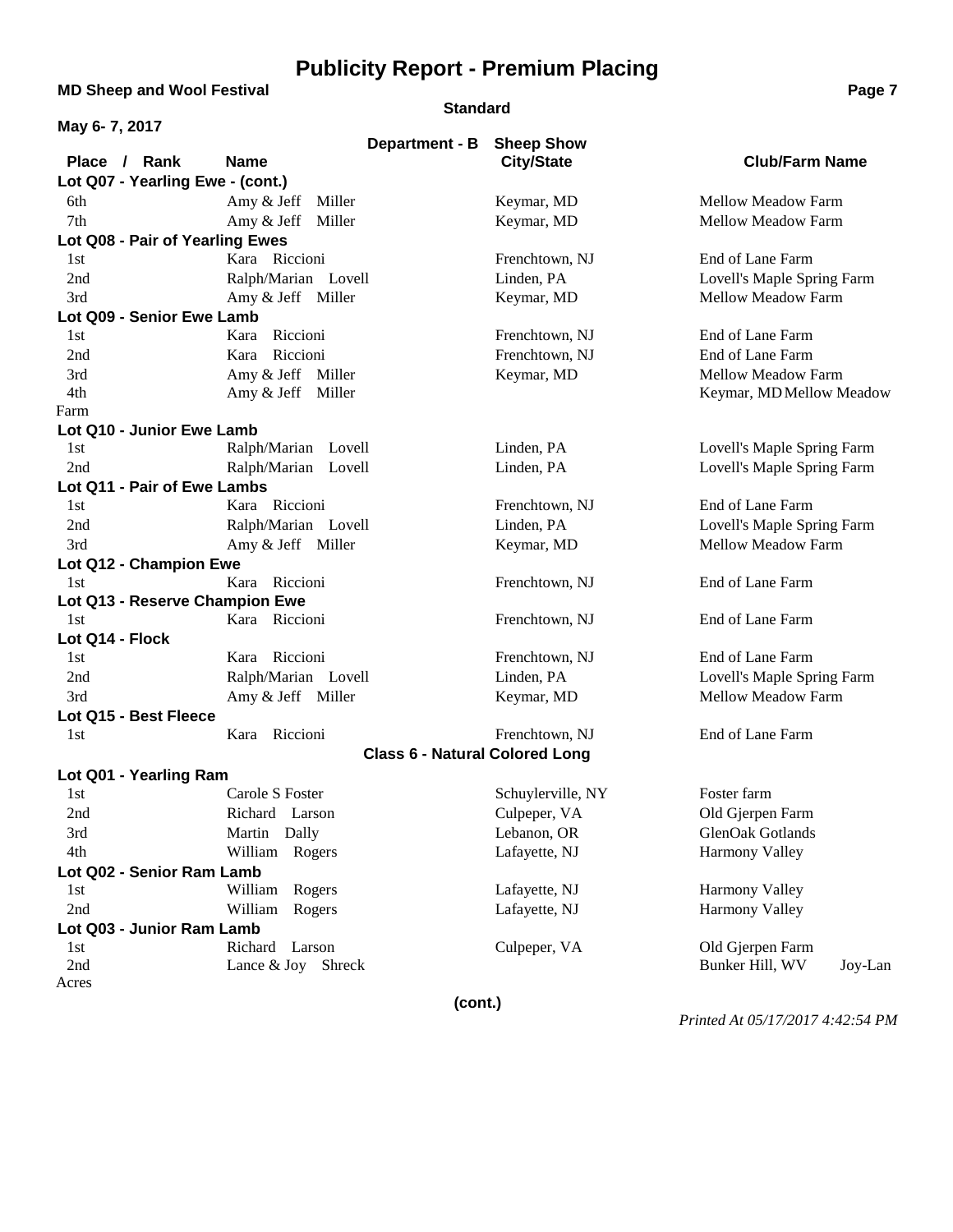**MD Sheep and Wool Festival <b>Page 8 Page 8** 

#### **Standard**

| May 6-7, 2017                       |                      |                   |                               |
|-------------------------------------|----------------------|-------------------|-------------------------------|
|                                     | Department - B       | <b>Sheep Show</b> |                               |
| Place / Rank                        | <b>Name</b>          | <b>City/State</b> | <b>Club/Farm Name</b>         |
| Lot Q03 - Junior Ram Lamb - (cont.) |                      |                   |                               |
| 3rd                                 | William Rogers       | Lafayette, NJ     | <b>Harmony Valley</b>         |
| 4th                                 | Lee Langstaff        | Comus, MD         | Shepherds Hey Farm            |
| 5th                                 | Lee Langstaff        | Comus, MD         | Shepherds Hey Farm            |
| 6th                                 | Margaret Van Camp    | Swartz Creek, MI  | <b>Pitchfork Ranch</b>        |
| 7th                                 | Ellora Chapin        | Milton, NH        |                               |
| Lot Q04 - Pair of Ram Lambs         |                      |                   |                               |
| 1st                                 | William Rogers       | Lafayette, NJ     | <b>Harmony Valley</b>         |
| 2nd                                 | Lee Langstaff        | Comus, MD         | Shepherds Hey Farm            |
| Lot Q05 - Champion Ram              |                      |                   |                               |
| 1st                                 | Carole S Foster      | Schuylerville, NY | Foster farm                   |
| Lot Q06 - Reserve Champion Ram      |                      |                   |                               |
| 1st                                 | Richard Larson       | Culpeper, VA      | Old Gjerpen Farm              |
| Lot Q07 - Yearling Ewe              |                      |                   |                               |
| 1st                                 | Lee Langstaff        | Comus, MD         | Shepherds Hey Farm            |
| 2nd                                 | Carole S Foster      | Schuylerville, NY | Foster farm                   |
| 3rd                                 | Ellora Chapin        | Milton, NH        |                               |
| 4th                                 | William Rogers       | Lafayette, NJ     | Harmony Valley                |
| 5th                                 | Lance & Joy Shreck   | Bunker Hill, WV   | Joy-Lan Acres                 |
| 6th                                 | Konnor Sowell        |                   | little<br>Thurmont, MD        |
| creek                               |                      |                   |                               |
| 7th                                 | Lee Langstaff        | Comus, MD         | Shepherds Hey Farm            |
| 8th                                 | Julia A Williams     | Manheim, PA       | New Beginnings Farm           |
| 9th                                 | David A Berryhill    | Pine Island, MN   | The Berryhill Farm            |
| 10th                                | Mercy Melo           | Lehighton, PA     | Quinta Melo                   |
| 11 <sup>th</sup>                    | Mercy Melo           | Lehighton, PA     | Quinta Melo                   |
| 12th                                | William Rogers       | Lafayette, NJ     | Harmony Valley                |
| 13th                                | Margaret Van Camp    | Swartz Creek, MI  | Pitchfork Ranch               |
| 14th                                | Meredith<br>Null     | Mount Airy, MD    |                               |
| 15th                                | David A Berryhill    | Pine Island, MN   | The Berryhill Farm            |
| 16th                                | Meredith Null        |                   | Mount Airy, MD                |
| 17th                                | Ahlseen<br>Christina | Paradise, PA      | <b>Tamarack Farm Gotlands</b> |
| 18th                                | Christina Ahlseen    | Paradise, PA      | <b>Tamarack Farm Gotlands</b> |
| Lot Q08 - Pair of Yearling Ewes     |                      |                   |                               |
| 1st                                 | Lee Langstaff        | Comus, MD         | Shepherds Hey Farm            |
| 2nd                                 | William Rogers       | Lafayette, NJ     | Harmony Valley                |
| 3rd                                 | Mercy Melo           | Lehighton, PA     | Quinta Melo                   |
| 4th                                 | David A Berryhill    | Pine Island, MN   | The Berryhill Farm            |
| 5th                                 | Meredith Null        | Mount Airy, MD    |                               |
| 6th                                 | Christina Ahlseen    |                   | Paradise, PA Tamarack Farm    |
| Gotlands                            |                      |                   |                               |
| Lot Q09 - Senior Ewe Lamb           |                      |                   |                               |
| 1st                                 | William Rogers       | Lafayette, NJ     | Harmony Valley                |
| 2nd                                 | Lance & Joy Shreck   | Bunker Hill, WV   | Joy-Lan Acres                 |
| 3rd                                 | William Rogers       |                   | Lafayette, NJHarmony Valley   |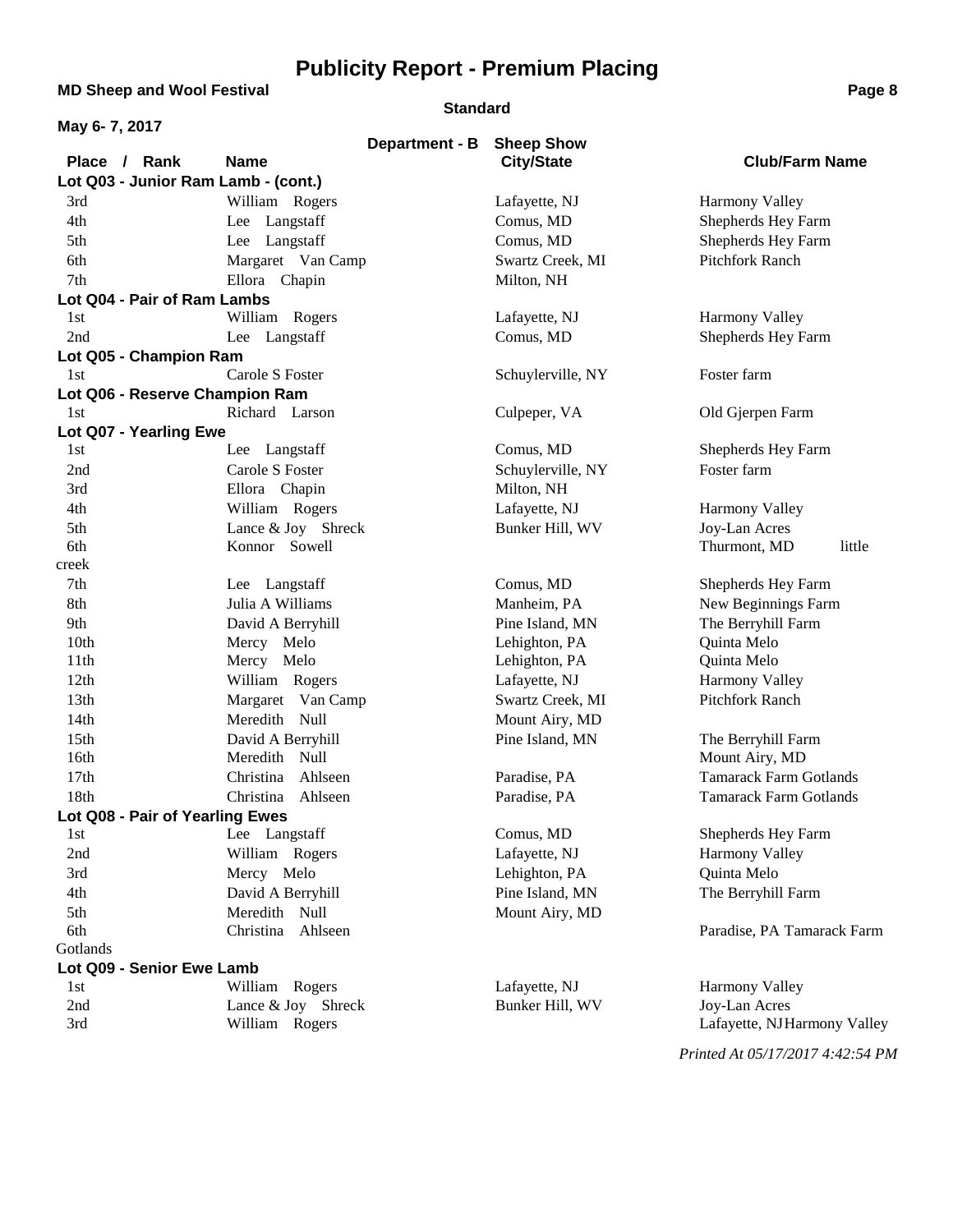**MD Sheep and Wool Festival <b>Page 9 Page 9** 

#### **Standard**

| May 6-7, 2017                  |                    |                                   |                            |                            |
|--------------------------------|--------------------|-----------------------------------|----------------------------|----------------------------|
|                                |                    | Department - B                    | <b>Sheep Show</b>          |                            |
| Place / Rank                   | <b>Name</b>        |                                   | <b>City/State</b>          | <b>Club/Farm Name</b>      |
| Lot Q10 - Junior Ewe Lamb      |                    |                                   |                            |                            |
| 1st                            | William Rogers     |                                   | Lafayette, NJ              | Harmony Valley             |
| 2nd                            | Richard<br>Larson  |                                   | Culpeper, VA               | Old Gjerpen Farm           |
| 3rd                            | William Streaker   |                                   | Port Deposit, MD           |                            |
| 4th                            | Lee Langstaff      |                                   | Comus, MD                  | Shepherds Hey Farm         |
| 5th                            | Richard Larson     |                                   | Culpeper, VA               | Old Gjerpen Farm           |
| 6th                            | Seyfert<br>Allison |                                   | Havre De Grace, MD         | Misty Rose Farm            |
| 7th                            | William Streaker   |                                   | Port Deposit, MD           |                            |
| 8th                            | William Rogers     |                                   | Lafayette, NJ              | Harmony Valley             |
| 9th                            | Lance & Joy Shreck |                                   | Bunker Hill, WV            | Joy-Lan Acres              |
| 10th                           | Lee Langstaff      |                                   | Comus, MD                  | Shepherds Hey Farm         |
| 11th                           | Jessie A Compton   |                                   | Edinburg, VA               | Dreamweaver Farm           |
| Lot Q11 - Pair of Ewe Lambs    |                    |                                   |                            |                            |
| 1st                            | Richard Larson     |                                   | Culpeper, VA               | Old Gjerpen Farm           |
| 2nd                            | William Rogers     |                                   | Lafayette, NJ              | <b>Harmony Valley</b>      |
| 3rd                            | William Streaker   |                                   | Port Deposit, MD           |                            |
| 4th                            | Lance & Joy Shreck |                                   | Bunker Hill, WV            | Joy-Lan Acres              |
| 5th                            | Lee Langstaff      |                                   | Comus, MD                  | Shepherds Hey Farm         |
| Lot Q12 - Champion Ewe         |                    |                                   |                            |                            |
| 1st                            | Lee Langstaff      |                                   | Comus, MD                  | Shepherds Hey Farm         |
| Lot Q13 - Reserve Champion Ewe |                    |                                   |                            |                            |
| 1st                            | Carole S Foster    |                                   | Schuylerville, NY          | Foster farm                |
| Lot Q14 - Flock<br>1st         |                    |                                   |                            |                            |
| 2nd                            | William Rogers     |                                   | Lafayette, NJ<br>Comus, MD | Harmony Valley             |
| Lot Q15 - Best Fleece          | Lee Langstaff      |                                   |                            | Shepherds Hey Farm         |
| 1st                            | Carole S Foster    |                                   | Schuylerville, NY          | Foster farm                |
|                                |                    | <b>Class 7 - Border Leicester</b> |                            |                            |
| Lot Q01 - Yearling Ram         |                    |                                   |                            |                            |
| 1st                            | Greg Deakin        |                                   | Cuba, IL                   | Deakin Family Farms        |
| 2nd                            | Deakin<br>Greg     |                                   | Cuba, IL                   | Deakin Family Farms        |
| 3rd                            | Nancy Weik         |                                   | Warrenton, VA              | <b>Overlook Manor Farm</b> |
| 4th                            | Marilyn Fogle      |                                   | Raymond, OH                |                            |
| Lot Q03 - Junior Ram Lamb      |                    |                                   |                            |                            |
| 1st                            | Marilyn Fogle      |                                   | Raymond, OH                |                            |
| 2nd                            | Nancy<br>Weik      |                                   | Warrenton, VA              | <b>Overlook Manor Farm</b> |
| 3rd                            | Nancy Weik         |                                   | Warrenton, VA              | <b>Overlook Manor Farm</b> |
| 4th                            | Marilyn Fogle      |                                   | Raymond, OH                |                            |
| 5th                            | Greg Deakin        |                                   | Cuba, IL                   | Deakin Family Farms        |
| 6th                            | Colin Siegmund     |                                   | North Grosvenor, CT        |                            |
| Lot Q04 - Pair of Ram Lambs    |                    |                                   |                            |                            |
|                                |                    | (cont.)                           |                            |                            |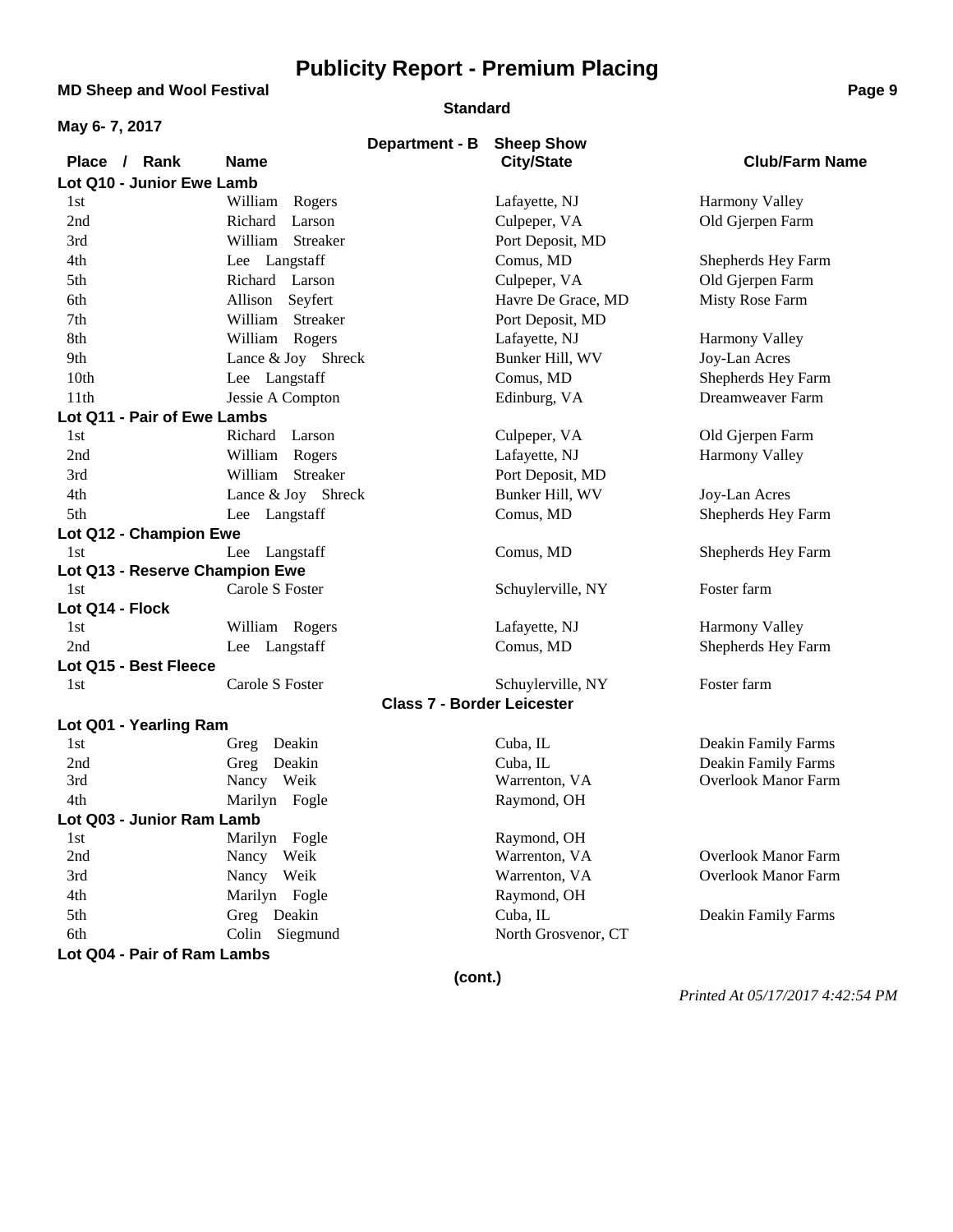**MD Sheep and Wool Festival <b>Page 10** 

#### **Standard**

| May 6-7, 2017                         |                       |                     |                            |
|---------------------------------------|-----------------------|---------------------|----------------------------|
|                                       | Department - B        | <b>Sheep Show</b>   |                            |
| Place / Rank                          | <b>Name</b>           | <b>City/State</b>   | <b>Club/Farm Name</b>      |
| Lot Q04 - Pair of Ram Lambs - (cont.) |                       |                     |                            |
| 1st                                   | Nancy Weik            | Warrenton, VA       | <b>Overlook Manor Farm</b> |
| 2nd                                   | Marilyn Fogle         | Raymond, OH         |                            |
| Lot Q05 - Champion Ram                |                       |                     |                            |
| 1st                                   | Greg Deakin           | Cuba, IL            | Deakin Family Farms        |
| Lot Q06 - Reserve Champion Ram        |                       |                     |                            |
| 1st                                   | Greg Deakin           | Cuba, IL            | Deakin Family Farms        |
| Lot Q07 - Yearling Ewe                |                       |                     |                            |
| 1st                                   | Nancy Weik            | Warrenton, VA       | <b>Overlook Manor Farm</b> |
| 2nd                                   | Nancy Weik            | Warrenton, VA       | <b>Overlook Manor Farm</b> |
| 3rd                                   | Greg Deakin           | Cuba, IL            | Deakin Family Farms        |
| 4th                                   | Marilyn Fogle         | Raymond, OH         |                            |
| 5th                                   | Colin Siegmund        | North Grosvenor, CT |                            |
| 6th                                   | Greg Deakin           | Cuba, IL            | Deakin Family Farms        |
| 7th                                   | Mallory/JoAn Ketterer | Bernville, PA       | Thistle Hill               |
| 8th                                   | Colin Siegmund        |                     | North Grosvenor, CT        |
| 9th                                   | Marilyn Fogle         | Raymond, OH         |                            |
| 10th                                  | Abbi Pettit           | Washington Cour, OH |                            |
| 11th                                  | Cathleen C Shiff      | Amissville, VA      | Wits End Farm              |
| 12th                                  | Mallory/JoAn Ketterer | Bernville, PA       | Thistle Hill               |
| 13 <sub>th</sub>                      | Ben/Bentley Wilson    |                     | Valparaiso, IN             |
| 14th                                  | Ben/Bentley Wilson    | Valparaiso, IN      |                            |
| Lot Q08 - Pair of Yearling Ewes       |                       |                     |                            |
| 1st                                   | Nancy Weik            | Warrenton, VA       | <b>Overlook Manor Farm</b> |
| 2nd                                   | Greg Deakin           | Cuba, IL            | Deakin Family Farms        |
| 3rd                                   | Colin Siegmund        | North Grosvenor, CT |                            |
| 4th                                   | Marilyn Fogle         | Raymond, OH         |                            |
| 5th                                   | Mallory/JoAn Ketterer | Bernville, PA       | Thistle Hill               |
| 6th                                   | Ben/Bentley Wilson    | Valparaiso, IN      |                            |
| Lot Q09 - Senior Ewe Lamb             |                       |                     |                            |
| 1st                                   | Deakin<br>Greg        | Cuba, IL            | Deakin Family Farms        |
| 2nd                                   | Lydia Smith           | Charlotte, VT       | Echo Ridge Flock           |
| 3rd                                   | Eva Garges            | Telford, PA         |                            |
| Lot Q10 - Junior Ewe Lamb             |                       |                     |                            |
| 1st                                   | Marilyn Fogle         | Raymond, OH         |                            |
| 2nd                                   | Greg Deakin           | Cuba, IL            | Deakin Family Farms        |
| 3rd                                   | Marilyn Fogle         | Raymond, OH         |                            |
| 4th                                   | Nancy Weik            | Warrenton, VA       | <b>Overlook Manor Farm</b> |
| 5th                                   | Nancy Weik            | Warrenton, VA       | <b>Overlook Manor Farm</b> |
| 6th                                   | Cathleen C Shiff      | Amissville, VA      | Wits End Farm              |
| 7th                                   | Siegmund<br>Colin     | North Grosvenor, CT |                            |
| 8th                                   | Siegmund<br>Colin     | North Grosvenor, CT |                            |
| Lot Q11 - Pair of Ewe Lambs           |                       |                     |                            |

**(cont.)**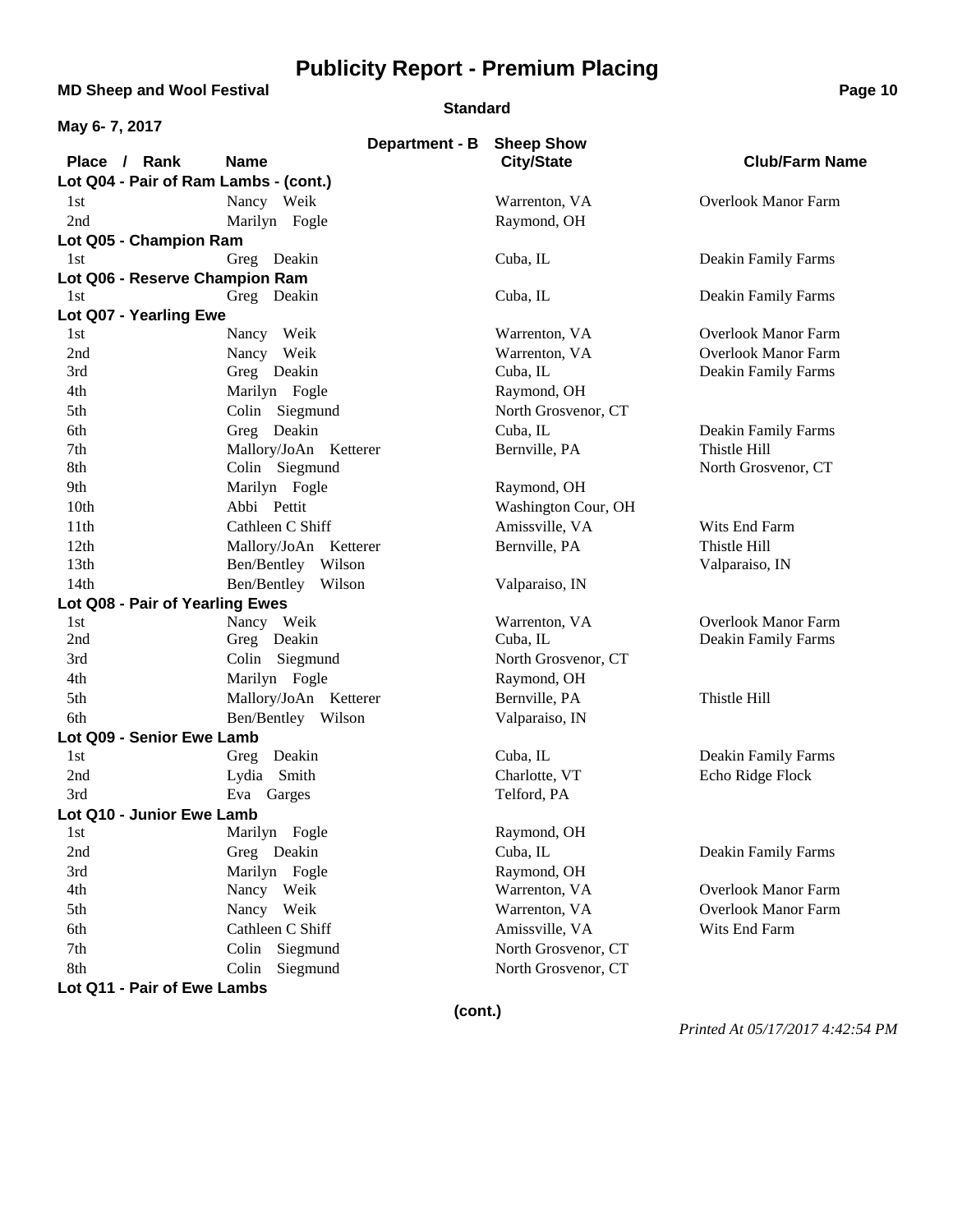**MD Sheep and Wool Festival <b>Page 11 Page 11** 

#### **Standard**

| May 6-7, 2017                         |                                         |                     |                                  |
|---------------------------------------|-----------------------------------------|---------------------|----------------------------------|
|                                       | Department - B                          | <b>Sheep Show</b>   |                                  |
| Place / Rank                          | <b>Name</b>                             | <b>City/State</b>   | <b>Club/Farm Name</b>            |
| Lot Q11 - Pair of Ewe Lambs - (cont.) |                                         |                     |                                  |
| 1st                                   | Marilyn Fogle                           | Raymond, OH         |                                  |
| 2nd                                   | Nancy Weik                              | Warrenton, VA       | <b>Overlook Manor Farm</b>       |
| 3rd                                   | Greg Deakin                             | Cuba, IL            | Deakin Family Farms              |
| 4th                                   | Colin Siegmund                          | North Grosvenor, CT |                                  |
| Lot Q12 - Champion Ewe                |                                         |                     |                                  |
| 1st                                   | Nancy Weik                              | Warrenton, VA       | <b>Overlook Manor Farm</b>       |
| Lot Q13 - Reserve Champion Ewe        |                                         |                     |                                  |
| 1st                                   | Marilyn Fogle                           | Raymond, OH         |                                  |
| Lot Q14 - Flock                       |                                         |                     |                                  |
| 1st                                   | Greg Deakin                             | Cuba, IL            | Deakin Family Farms              |
| 2nd                                   | Nancy Weik                              | Warrenton, VA       | <b>Overlook Manor Farm</b>       |
| 3rd                                   | Marilyn Fogle                           | Raymond, OH         |                                  |
| 4th                                   | Colin Siegmund                          | North Grosvenor, CT |                                  |
| Lot Q15 - Best Fleece                 |                                         |                     |                                  |
| 1st                                   | Greg Deakin                             | Cuba, IL            | Deakin Family Farms              |
|                                       | <b>Class 8 - Black Border Leicester</b> |                     |                                  |
| Lot Q01 - Yearling Ram                |                                         |                     |                                  |
| 1st                                   | Tiffany Deakin                          | Cuba, IL            | Deakin Family Farms              |
| 2nd                                   | Gerald Park                             | Palmerton, PA       | <b>Willow Manor</b>              |
| 3rd                                   | Ben/Bentley Wilson                      | Valparaiso, IN      |                                  |
| Lot Q02 - Senior Ram Lamb             |                                         |                     |                                  |
| 1st                                   | Tiffany Deakin                          | Cuba, IL            | Deakin Family Farms              |
| 2nd                                   | Lydia Smith                             | Charlotte, VT       | Echo Ridge Flock                 |
| 3rd                                   | Smith<br>Lydia                          | Charlotte, VT       | Echo Ridge Flock                 |
| Lot Q03 - Junior Ram Lamb             |                                         |                     |                                  |
| 1st                                   | Nancy<br>Weik                           | Warrenton, VA       | <b>Overlook Manor Farm</b>       |
| 2nd                                   | Nancy<br>Weik                           | Warrenton, VA       | <b>Overlook Manor Farm</b>       |
| 3rd                                   | Lydia Smith                             | Charlotte, VT       | Echo Ridge Flock                 |
| Lot Q04 - Pair of Ram Lambs           |                                         |                     |                                  |
| 1st                                   | Lydia Smith                             | Charlotte, VT       | Echo Ridge Flock                 |
| 2nd                                   | Nancy Weik                              | Warrenton, VA       | <b>Overlook Manor Farm</b>       |
| Lot Q05 - Champion Ram                |                                         |                     |                                  |
| 1st                                   | Tiffany Deakin                          | Cuba, IL            | Deakin Family Farms              |
| Lot Q06 - Reserve Champion Ram        |                                         |                     |                                  |
| 1st                                   | Nancy Weik                              | Warrenton, VA       | <b>Overlook Manor Farm</b>       |
| Lot Q07 - Yearling Ewe                |                                         |                     |                                  |
| 1st                                   | Tiffany Deakin                          | Cuba, IL            | Deakin Family Farms              |
| 2nd                                   | Jackie Lee                              | North Grosvenor, CT |                                  |
| 3rd                                   | Tiffany Deakin                          | Cuba, IL            | Deakin Family Farms              |
| 4th                                   | Gerald Park                             | Palmerton, PA       | <b>Willow Manor</b>              |
|                                       | (cont.)                                 |                     |                                  |
|                                       |                                         |                     | Printed At 05/17/2017 4:42:54 PM |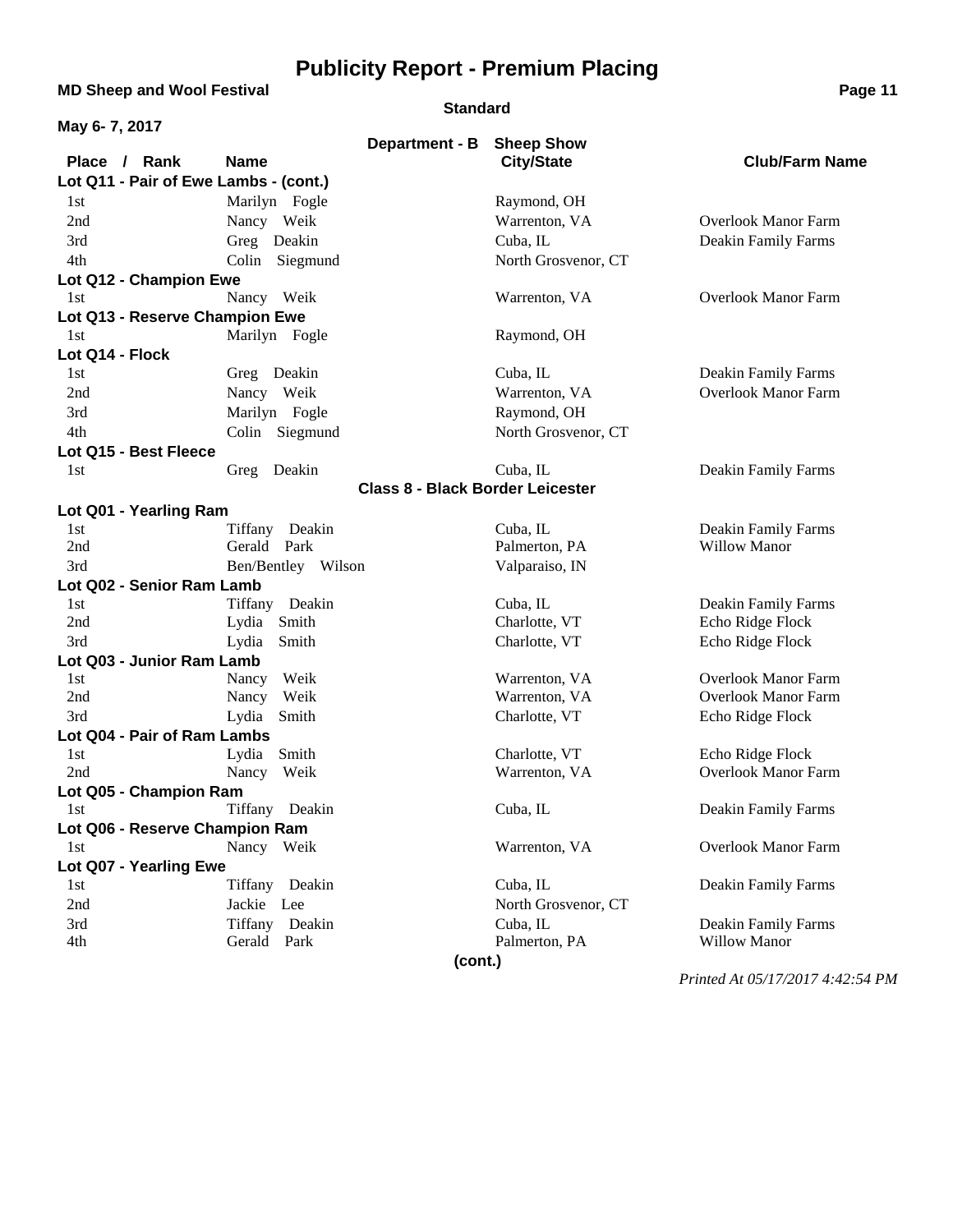**MD Sheep and Wool Festival Page 12**

**Lot Q03 - Junior Ram Lamb**

#### **Standard**

| May 6-7, 2017                    |                             |                     |                             |
|----------------------------------|-----------------------------|---------------------|-----------------------------|
|                                  | Department - B Sheep Show   |                     |                             |
| Place / Rank                     | <b>Name</b>                 | <b>City/State</b>   | <b>Club/Farm Name</b>       |
| Lot Q07 - Yearling Ewe - (cont.) |                             |                     |                             |
| 5th                              | Mallory/JoAn Ketterer       | Bernville, PA       | Thistle Hill                |
| 6th                              | Gerald Park                 | Palmerton, PA       | <b>Willow Manor</b>         |
| 7th                              | Mallory/JoAn Ketterer       | Bernville, PA       | Thistle Hill                |
| 8th                              | Ben/Bentley Wilson          | Valparaiso, IN      |                             |
| Lot Q08 - Pair of Yearling Ewes  |                             |                     |                             |
| 1st                              | Tiffany Deakin              | Cuba, IL            | Deakin Family Farms         |
| 2nd                              | Gerald Park                 | Palmerton, PA       | <b>Willow Manor</b>         |
| 3rd                              | Mallory/JoAn Ketterer       | Bernville, PA       | Thistle Hill                |
| Lot Q09 - Senior Ewe Lamb        |                             |                     |                             |
| 1st                              | Lydia Smith                 | Charlotte, VT       | Echo Ridge Flock            |
| 2nd                              | Lydia<br>Smith              | Charlotte, VT       | Echo Ridge Flock            |
| Lot Q10 - Junior Ewe Lamb        |                             |                     |                             |
| 1st                              | Tiffany Deakin              | Cuba, IL            | Deakin Family Farms         |
| 2nd                              | Tiffany Deakin              | Cuba, IL            | <b>Deakin Family Farms</b>  |
| 3rd                              | Nancy Weik                  | Warrenton, VA       | <b>Overlook Manor Farm</b>  |
| 4th                              | Nancy Weik                  | Warrenton, VA       | <b>Overlook Manor Farm</b>  |
| 5th                              | Lydia Smith                 | Charlotte, VT       | Echo Ridge Flock            |
| Lot Q11 - Pair of Ewe Lambs      |                             |                     |                             |
| 1st                              | Tiffany Deakin              | Cuba, IL            | Deakin Family Farms         |
| 2nd                              | Nancy Weik                  | Warrenton, VA       | <b>Overlook Manor Farm</b>  |
| 3rd                              | Lydia Smith                 | Charlotte, VT       | Echo Ridge Flock            |
| Lot Q12 - Champion Ewe           |                             |                     |                             |
| 1st                              | Tiffany Deakin              | Cuba, IL            | Deakin Family Farms         |
| Lot Q13 - Reserve Champion Ewe   |                             |                     |                             |
| 1st                              | Jackie Lee                  | North Grosvenor, CT |                             |
| Lot Q14 - Flock                  |                             |                     |                             |
| 1st                              | Tiffany Deakin              | Cuba, IL            | Deakin Family Farms         |
| Lot Q15 - Best Fleece            |                             |                     |                             |
| 1st                              | Jackie Lee                  | North Grosvenor, CT |                             |
|                                  | <b>Class 9 - Corriedale</b> |                     |                             |
| Lot Q01 - Yearling Ram           |                             |                     |                             |
| 1st                              | Douglas<br><b>Brewer</b>    | Woodbine, MD        | <b>BB</b> Farms             |
| 2nd                              | Douglas<br><b>Brewer</b>    | Woodbine, MD        | <b>BB</b> Farms             |
| 3rd                              | Ralph/Marian Lovell         | Linden, PA          | Lovell's Maple Spring Farm  |
| 4th                              | Geoffrey A Ruppert          | Fairfield, PA       | <b>Rupperts Corriedales</b> |
| 5th                              | Nate Trojanoski             | East Hampton, CT    | Hope Hollow Farm            |

**(cont.)**

6th Ben & Mary Bow & Family Annville, PA Locust Ridge 7th Ben & Mary Bow & Family Annville, PA Locust Ridge 8th Donna Abbruzzese Altamont, NY Abbruzzese Corriedales

1st Ben & Mary Bow & Family Annville, PA Locust Ridge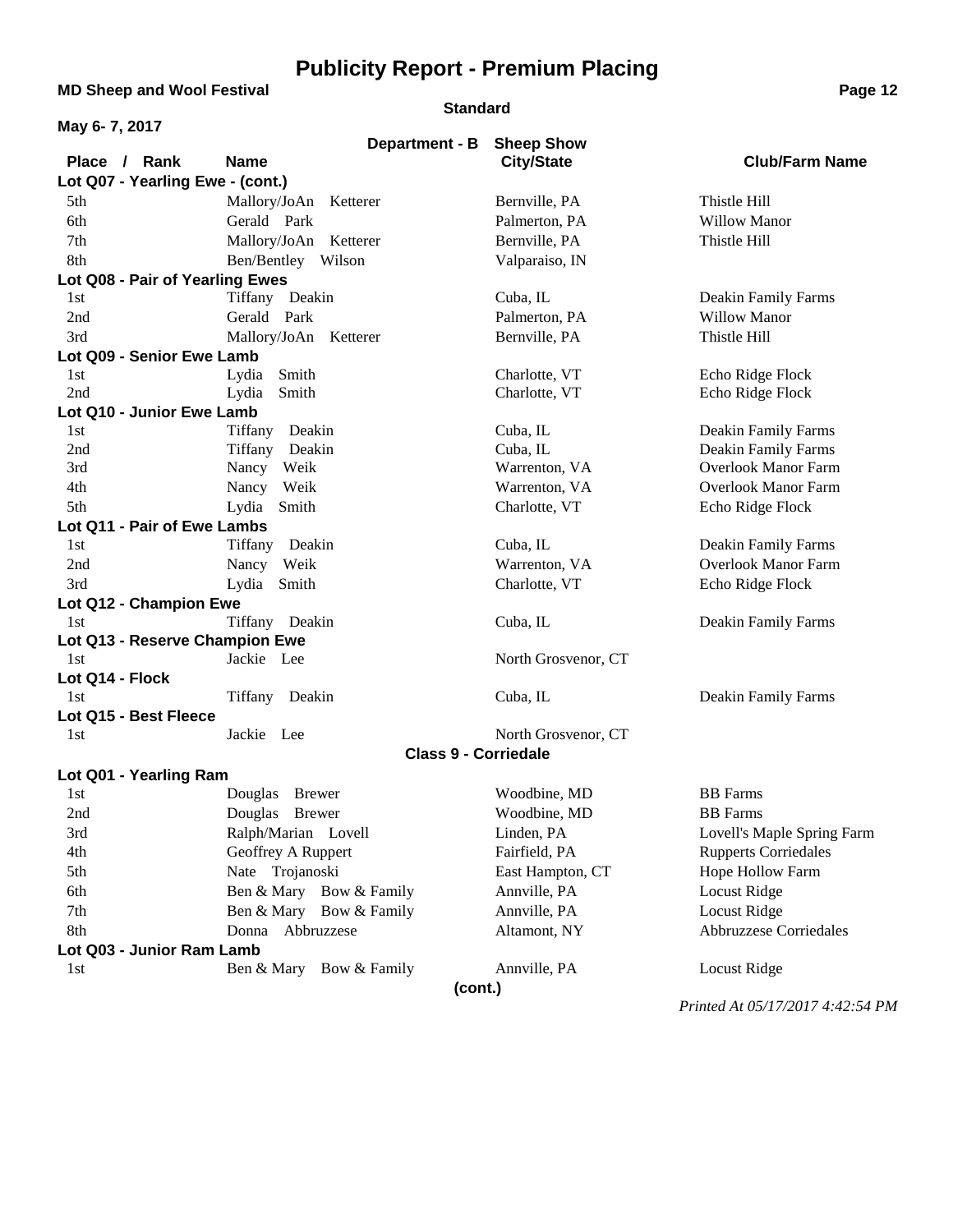**MD Sheep and Wool Festival <b>Page 13** 

#### **Standard**

| May 6-7, 2017                                     |                            |                   |                             |
|---------------------------------------------------|----------------------------|-------------------|-----------------------------|
|                                                   | Department - B Sheep Show  |                   |                             |
| Place / Rank                                      | <b>Name</b>                | <b>City/State</b> | <b>Club/Farm Name</b>       |
| Lot Q03 - Junior Ram Lamb - (cont.)               |                            |                   |                             |
| 2nd                                               | Ben & Mary Bow & Family    | Annville, PA      | Locust Ridge                |
| Lot Q04 - Pair of Ram Lambs                       |                            |                   |                             |
| 1st                                               | Ben & Mary Bow & Family    | Annville, PA      | Locust Ridge                |
| Lot Q05 - Champion Ram                            |                            |                   |                             |
| 1st                                               | Douglas Brewer             | Woodbine, MD      | <b>BB</b> Farms             |
| Lot Q06 - Reserve Champion Ram                    |                            |                   |                             |
| 1st                                               | Ben & Mary Bow & Family    | Annville, PA      | Locust Ridge                |
| Lot Q07 - Yearling Ewe                            |                            |                   |                             |
| 1st                                               | Douglas Brewer             | Woodbine, MD      | <b>BB</b> Farms             |
| 2nd                                               | Ben & Mary Bow & Family    | Annville, PA      | Locust Ridge                |
| 3rd                                               | Nate Trojanoski            | East Hampton, CT  | Hope Hollow Farm            |
| 4th                                               | Donna Abbruzzese           | Altamont, NY      | Abbruzzese Corriedales      |
| 5th                                               | Ralph/Marian Lovell        | Linden, PA        | Lovell's Maple Spring Farm  |
| 6th                                               | Geoffrey A Ruppert         |                   | Fairfield, PA Rupperts      |
| Corriedales                                       |                            |                   |                             |
| 7th                                               | Geoffrey A Ruppert         | Fairfield, PA     | <b>Rupperts Corriedales</b> |
| 8th                                               | Donna Abbruzzese           | Altamont, NY      | Abbruzzese Corriedales      |
| 9th                                               | Ben & Mary Bow & Family    | Annville, PA      | <b>Locust Ridge</b>         |
| 10th                                              | Douglas Brewer             | Woodbine, MD      | <b>BB</b> Farms             |
| 11th                                              | Ralph/Marian Lovell        |                   | Linden, PA Lovell's Maple   |
| Spring Farm                                       |                            |                   |                             |
| 12th                                              | Nate Trojanoski            | East Hampton, CT  | Hope Hollow Farm            |
| Lot Q08 - Pair of Yearling Ewes                   |                            |                   |                             |
| 1st                                               | Geoffrey A Ruppert         | Fairfield, PA     | <b>Rupperts Corriedales</b> |
| 2nd                                               | Donna Abbruzzese           |                   | Altamont, NY                |
| <b>Abbruzzese Corriedales</b>                     |                            |                   |                             |
| 3rd                                               | Douglas Brewer             | Woodbine, MD      | <b>BB</b> Farms             |
| 4th                                               | Ben & Mary Bow & Family    | Annville, PA      | Locust Ridge                |
| 5th                                               | Nate Trojanoski            | East Hampton, CT  | Hope Hollow Farm            |
| 6th                                               | Ralph/Marian Lovell        | Linden, PA        | Lovell's Maple Spring Farm  |
| Lot Q10 - Junior Ewe Lamb                         |                            |                   |                             |
| 1st                                               | Ben & Mary Bow & Family    | Annville, PA      | Locust Ridge                |
| 2nd                                               | Ben & Mary Bow & Family    | Annville, PA      | Locust Ridge                |
| 3rd                                               | Ralph/Marian Lovell        | Linden, PA        | Lovell's Maple Spring Farm  |
| 4th                                               | Ralph/Marian Lovell        |                   | Linden, PA Lovell's Maple   |
| <b>Spring Farm</b><br>Lot Q11 - Pair of Ewe Lambs |                            |                   |                             |
| 1st                                               | Ben & Mary Bow & Family    | Annville, PA      | Locust Ridge                |
| 2nd                                               | Ralph/Marian Lovell        | Linden, PA        | Lovell's Maple Spring Farm  |
| Lot Q12 - Champion Ewe                            |                            |                   |                             |
| 1st                                               | Ben & Mary<br>Bow & Family | Annville, PA      | Locust Ridge                |
| Lot Q13 - Reserve Champion Ewe                    |                            |                   |                             |
| 1st                                               | Bow & Family<br>Ben & Mary | Annville, PA      | Locust Ridge                |
| Lot Q14 - Flock                                   |                            |                   |                             |
| 1st                                               | Ben & Mary Bow & Family    | Annville, PA      | Locust Ridge                |
|                                                   |                            |                   |                             |

**(cont.)**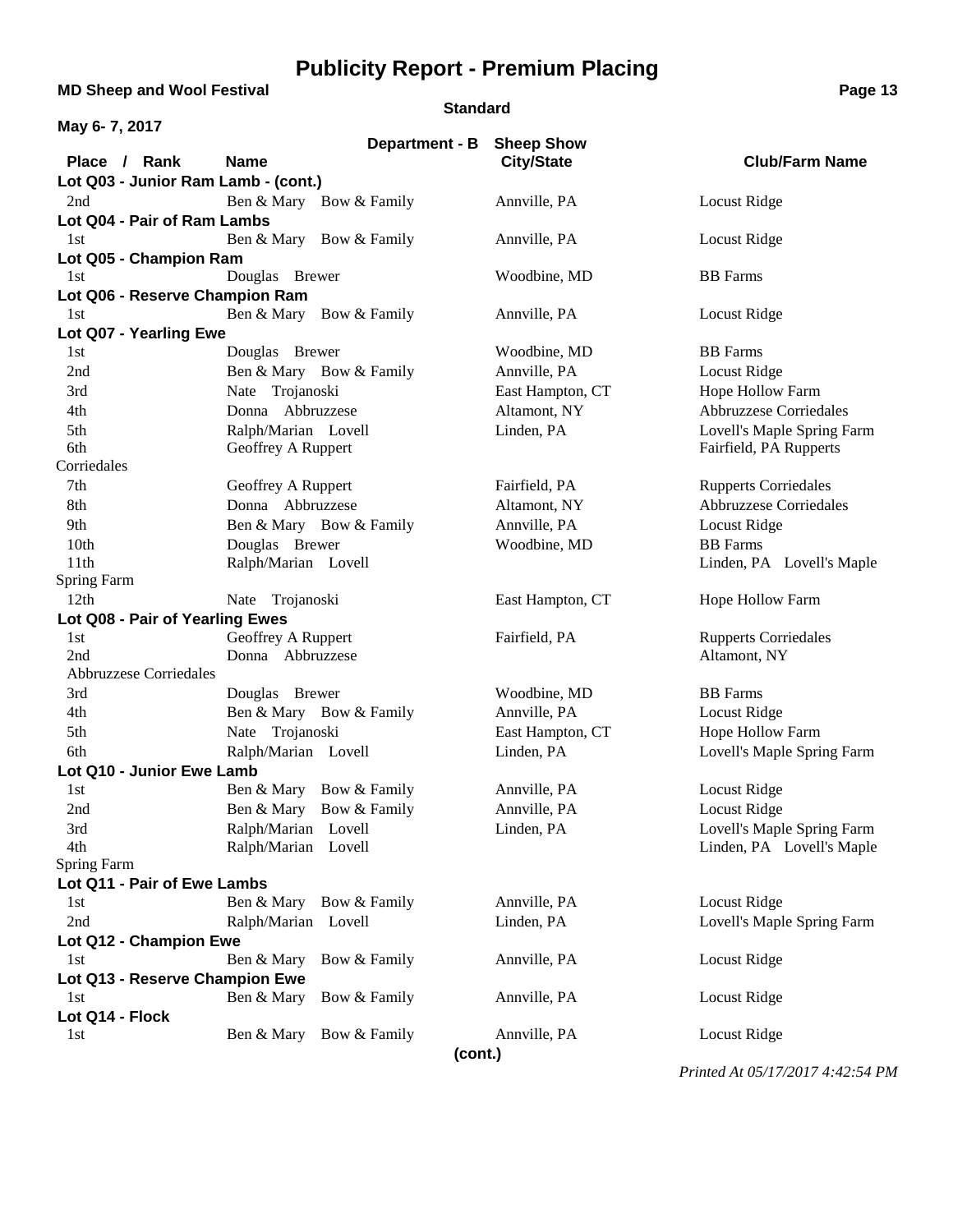**MD Sheep and Wool Festival <b>Page 14 Page 14** 

#### **Standard**

| May 6-7, 2017                   |                     |                                       |                   |                                |
|---------------------------------|---------------------|---------------------------------------|-------------------|--------------------------------|
|                                 |                     | Department - B Sheep Show             |                   |                                |
| Place / Rank                    | <b>Name</b>         |                                       | <b>City/State</b> | <b>Club/Farm Name</b>          |
| Lot Q14 - Flock - (cont.)       |                     |                                       |                   |                                |
| 2nd                             | Ralph/Marian Lovell |                                       | Linden, PA        | Lovell's Maple Spring Farm     |
| Lot Q15 - Best Fleece           |                     |                                       |                   |                                |
| 1st                             | Geoffrey A Ruppert  |                                       | Fairfield, PA     | <b>Rupperts Corriedales</b>    |
|                                 |                     | <b>Class 10 - Bluefaced Leicester</b> |                   |                                |
| Lot Q03 - Junior Ram Lamb       |                     |                                       |                   |                                |
| 1st                             | Margaret Van Camp   |                                       | Swartz Creek, MI  | <b>Pitchfork Ranch</b>         |
| Lot Q05 - Champion Ram          |                     |                                       |                   |                                |
| 1st                             | Margaret Van Camp   |                                       | Swartz Creek, MI  | <b>Pitchfork Ranch</b>         |
| Lot Q07 - Yearling Ewe          |                     |                                       |                   |                                |
| 1st                             | Ellora<br>Chapin    |                                       | Milton, NH        |                                |
| 2nd                             | Ellora Chapin       |                                       | Milton, NH        |                                |
| 3rd                             | Meredith Null       |                                       | Mount Airy, MD    |                                |
| 4th                             | Meredith<br>Null    |                                       | Mount Airy, MD    |                                |
| 5th                             | Margaret Van Camp   |                                       | Swartz Creek, MI  | <b>Pitchfork Ranch</b>         |
| 6th                             | Margaret Van Camp   |                                       | Swartz Creek, MI  | Pitchfork Ranch                |
| Lot Q08 - Pair of Yearling Ewes |                     |                                       |                   |                                |
| 1st                             | Ellora Chapin       |                                       | Milton, NH        |                                |
| 2nd                             | Meredith Null       |                                       | Mount Airy, MD    |                                |
| 3rd                             | Margaret Van Camp   |                                       |                   | Swartz Creek, MI               |
| Pitchfork Ranch                 |                     |                                       |                   |                                |
| Lot Q10 - Junior Ewe Lamb       |                     |                                       |                   |                                |
| 1st                             | Margaret Van Camp   |                                       | Swartz Creek, MI  | Pitchfork Ranch                |
| 2nd                             | Ellora Chapin       |                                       | Milton, NH        |                                |
| 3rd                             | Margaret Van Camp   |                                       |                   | Swartz Creek, MI               |
| Pitchfork Ranch                 |                     |                                       |                   |                                |
| 4th                             | Cathleen C Shiff    |                                       | Amissville, VA    | Wits End Farm                  |
| Lot Q11 - Pair of Ewe Lambs     |                     |                                       |                   |                                |
| 1st                             | Margaret Van Camp   |                                       | Swartz Creek, MI  | Pitchfork Ranch                |
| Lot Q12 - Champion Ewe          |                     |                                       |                   |                                |
| 1st                             | Ellora Chapin       |                                       | Milton, NH        |                                |
| Lot Q13 - Reserve Champion Ewe  |                     |                                       |                   | <b>Pitchfork Ranch</b>         |
| 1st                             | Margaret Van Camp   |                                       | Swartz Creek, MI  |                                |
| Lot Q14 - Flock<br>1st          | Margaret Van Camp   |                                       | Swartz Creek, MI  | Pitchfork Ranch                |
| Lot Q15 - Best Fleece           |                     |                                       |                   |                                |
| 1st                             | Ellora Chapin       |                                       | Milton, NH        |                                |
|                                 |                     | Class 11 - Jacob                      |                   |                                |
|                                 |                     |                                       |                   |                                |
| Lot Q01 - Yearling Ram<br>1st   | Garrett Suhr        |                                       | Brookeville, MD   | Poplar Spring Farm             |
| 2nd                             | Royal Unzicker      |                                       | Sellersville, PA  | <b>Ivy Brook Meadow</b>        |
| 3rd                             | Roy W Deppa         |                                       | Brookeville, MD   | Poplar Spring Farm             |
| 4th                             | Royal Unzicker      |                                       |                   | Sellersville, PA<br><i>Ivy</i> |
| <b>Brook Meadow</b>             |                     |                                       |                   |                                |
|                                 |                     | (cont.)                               |                   |                                |
|                                 |                     |                                       |                   |                                |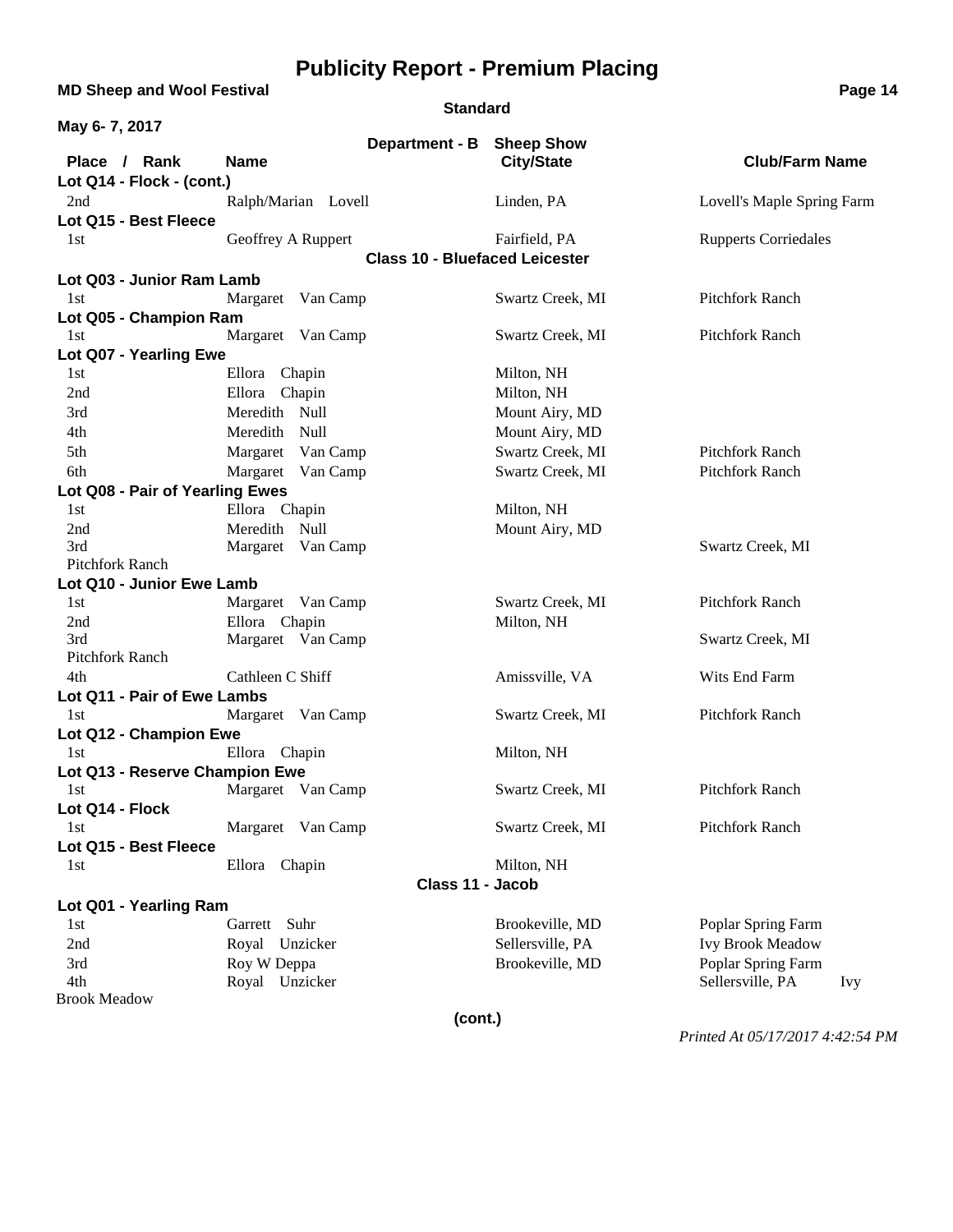**MD Sheep and Wool Festival <b>Page 15 Page 15** 

#### **Standard**

| May 6-7, 2017                    |                                |                |                                     |                                        |
|----------------------------------|--------------------------------|----------------|-------------------------------------|----------------------------------------|
|                                  |                                | Department - B | <b>Sheep Show</b>                   |                                        |
| Place / Rank                     | <b>Name</b>                    |                | <b>City/State</b>                   | <b>Club/Farm Name</b>                  |
| Lot Q01 - Yearling Ram - (cont.) |                                |                |                                     |                                        |
| 5th                              | Jeremy Kramer                  |                | Douglassville, PA                   |                                        |
| Lot Q03 - Junior Ram Lamb        |                                |                |                                     |                                        |
| 1st                              | Roy W Deppa                    |                | Brookeville, MD                     | Poplar Spring Farm                     |
| 2nd                              | David<br>Unzicker              |                | Perkasie, PA                        | Longleaf                               |
| 3rd                              | Unzicker<br>David              |                | Perkasie, PA                        | Longleaf                               |
| 4th                              | Roy W Deppa                    |                | Brookeville, MD                     | Poplar Spring Farm                     |
| 5th                              | Royal Unzicker                 |                | Sellersville, PA                    | <b>Ivy Brook Meadow</b>                |
| 6th                              | Royal Unzicker                 |                | Sellersville, PA                    | <b>Ivy Brook Meadow</b>                |
| 7th                              | Garrett Suhr                   |                | Brookeville, MD                     | Poplar Spring Farm                     |
| 8th                              | Garrett Suhr                   |                | Brookeville, MD                     | Poplar Spring Farm                     |
| 9th                              | Kramer<br>Jeremy               |                | Douglassville, PA                   |                                        |
| Lot Q04 - Pair of Ram Lambs      |                                |                |                                     |                                        |
| 1st                              | David Unzicker                 |                | Perkasie, PA                        | Longleaf                               |
| 2nd                              | Roy W Deppa                    |                | Brookeville, MD                     | Poplar Spring Farm                     |
| 3rd                              | Royal Unzicker                 |                | Sellersville, PA                    | <b>Ivy Brook Meadow</b>                |
| 4th                              | Garrett Suhr                   |                | Brookeville, MD                     | Poplar Spring Farm                     |
| Lot Q05 - Champion Ram           |                                |                |                                     |                                        |
| 1st                              | Garrett Suhr                   |                | Brookeville, MD                     | Poplar Spring Farm                     |
| Lot Q06 - Reserve Champion Ram   |                                |                |                                     |                                        |
| 1st                              | Royal Unzicker                 |                | Sellersville, PA                    | <b>Ivy Brook Meadow</b>                |
| Lot Q07 - Yearling Ewe           |                                |                |                                     |                                        |
| 1st                              | Unzicker<br>David              |                | Perkasie, PA                        | Longleaf                               |
| 2nd                              | Unzicker<br>David              |                |                                     | Perkasie, PA Longleaf                  |
| 3rd                              | Roy W Deppa                    |                | Brookeville, MD                     | Poplar Spring Farm                     |
| 4th                              | Garrett Suhr                   |                | Brookeville, MD<br>Sellersville, PA | Poplar Spring Farm                     |
| 5th                              | Royal Unzicker                 |                |                                     | <b>Ivy Brook Meadow</b>                |
| 6th<br>7th                       | Garrett Suhr<br>Royal Unzicker |                | Brookeville, MD                     | Poplar Spring Farm<br>Sellersville, PA |
| <b>Brook Meadow</b>              |                                |                |                                     | <b>Ivy</b>                             |
| 8th                              | Jeremy Kramer                  |                | Douglassville, PA                   |                                        |
| Lot Q08 - Pair of Yearling Ewes  |                                |                |                                     |                                        |
| 1st                              | David Unzicker                 |                | Perkasie, PA                        | Longleaf                               |
| 2nd                              | Garrett Suhr                   |                | Brookeville, MD                     | Poplar Spring Farm                     |
| 3rd                              | Royal Unzicker                 |                | Sellersville, PA                    | <b>Ivy Brook Meadow</b>                |
| Lot Q10 - Junior Ewe Lamb        |                                |                |                                     |                                        |
| 1st                              | Roy W Deppa                    |                | Brookeville, MD                     | Poplar Spring Farm                     |
| 2nd                              | David Unzicker                 |                | Perkasie, PA                        | Longleaf                               |
| 3rd                              | Royal Unzicker                 |                | Sellersville, PA                    | <b>Ivy Brook Meadow</b>                |
| 4th                              | Garrett Suhr                   |                | Brookeville, MD                     | Poplar Spring Farm                     |
| 5th                              | David Unzicker                 |                | Perkasie, PA                        | Longleaf                               |
| 6th                              | Roy W Deppa                    |                | Brookeville, MD                     | Poplar Spring Farm                     |
| 7th                              | Royal Unzicker                 |                |                                     | Sellersville, PA<br><b>Ivy</b>         |
| <b>Brook Meadow</b>              |                                |                |                                     |                                        |
| 8th                              | Garrett Suhr                   |                | Brookeville, MD                     | Poplar Spring Farm                     |
|                                  |                                |                |                                     | Printed At 05/17/2017 4:42:54 PM       |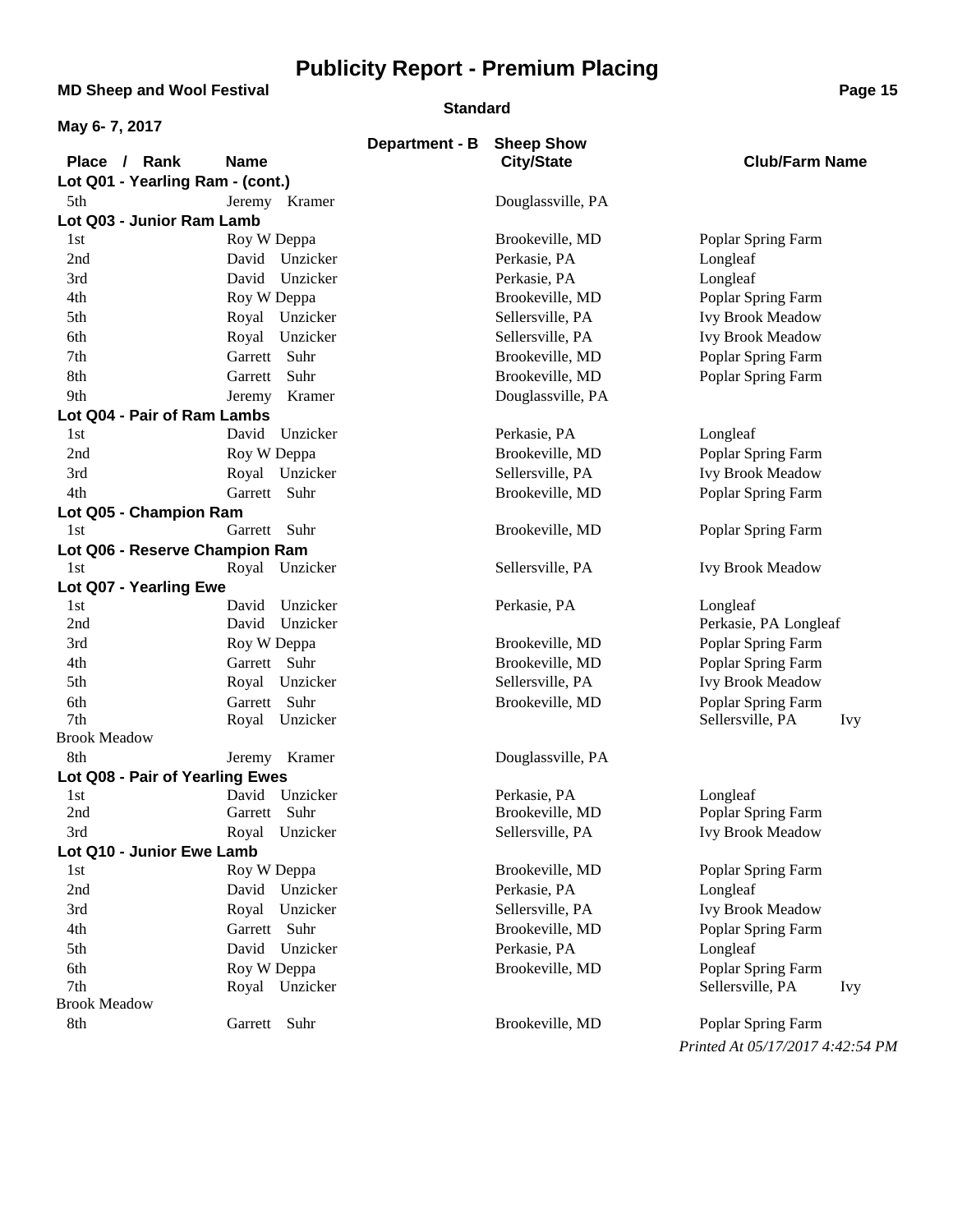**MD Sheep and Wool Festival <b>Page 16**<br> **MD Sheep and Wool Festival** 

#### **Standard**

| May 6-7, 2017                   |                |                           |                   |                               |
|---------------------------------|----------------|---------------------------|-------------------|-------------------------------|
|                                 |                | Department - B            | <b>Sheep Show</b> |                               |
| Place / Rank                    | <b>Name</b>    |                           | <b>City/State</b> | <b>Club/Farm Name</b>         |
| Lot Q11 - Pair of Ewe Lambs     |                |                           |                   |                               |
| 1st                             | Roy W Deppa    |                           | Brookeville, MD   | Poplar Spring Farm            |
| 2nd                             | David Unzicker |                           | Perkasie, PA      | Longleaf                      |
| 3rd                             | Royal Unzicker |                           | Sellersville, PA  | <b>Ivy Brook Meadow</b>       |
| 4th                             | Garrett Suhr   |                           | Brookeville, MD   | Poplar Spring Farm            |
| Lot Q12 - Champion Ewe          |                |                           |                   |                               |
| 1st                             | David Unzicker |                           | Perkasie, PA      | Longleaf                      |
| Lot Q13 - Reserve Champion Ewe  |                |                           |                   |                               |
| 1st                             | Roy W Deppa    |                           | Brookeville, MD   | Poplar Spring Farm            |
| Lot Q14 - Flock                 |                |                           |                   |                               |
| 1st                             | Garrett Suhr   |                           | Brookeville, MD   | Poplar Spring Farm            |
| 2nd                             | Royal Unzicker |                           | Sellersville, PA  | Ivy Brook Meadow              |
| Lot Q15 - Best Fleece           |                |                           |                   |                               |
| 1st                             | Garrett Suhr   |                           | Brookeville, MD   | Poplar Spring Farm            |
|                                 |                | <b>Class 12 - Karakul</b> |                   |                               |
| Lot Q01 - Yearling Ram          |                |                           |                   |                               |
| 1st                             | Arianna McCann |                           | Willow Spring, NC | Wood Song Farm                |
| Lot Q02 - Senior Ram Lamb       |                |                           |                   |                               |
| 1st                             | Letty K Klein  |                           | Kalamazoo, MI     | Pine Lane Farm                |
| 2nd                             | Ramona Butt    |                           | New Park, PA      | <b>Muddy Creek Lambscapes</b> |
| Lot Q03 - Junior Ram Lamb       |                |                           |                   |                               |
| 1st                             | Letty K Klein  |                           | Kalamazoo, MI     | Pine Lane Farm                |
| 2nd                             | Ramona Butt    |                           | New Park, PA      | Muddy Creek Lambscapes        |
| 3rd                             | Ramona Butt    |                           | New Park, PA      | <b>Muddy Creek Lambscapes</b> |
| 4th                             | Devon Butt     |                           | New Park, PA      | <b>Muddy Creek Lambscapes</b> |
| 5th                             | Letty K Klein  |                           | Kalamazoo, MI     | Pine Lane Farm                |
| Lot Q04 - Pair of Ram Lambs     |                |                           |                   |                               |
| 1st                             | Letty K Klein  |                           | Kalamazoo, MI     | Pine Lane Farm                |
| 2nd                             | Ramona Butt    |                           | New Park, PA      | <b>Muddy Creek Lambscapes</b> |
| Lot Q05 - Champion Ram          |                |                           |                   |                               |
| 1st                             | Letty K Klein  |                           | Kalamazoo, MI     | Pine Lane Farm                |
| Lot Q06 - Reserve Champion Ram  |                |                           |                   |                               |
| 1st                             | Ramona Butt    |                           | New Park, PA      | <b>Muddy Creek Lambscapes</b> |
| Lot Q07 - Yearling Ewe          |                |                           |                   |                               |
| 1st                             | Ramona<br>Butt |                           | New Park, PA      | <b>Muddy Creek Lambscapes</b> |
| 2nd                             | Ramona Butt    |                           | New Park, PA      | <b>Muddy Creek Lambscapes</b> |
| 3rd                             | Letty K Klein  |                           | Kalamazoo, MI     | Pine Lane Farm                |
| Lot Q08 - Pair of Yearling Ewes |                |                           |                   |                               |
| 1st                             | Ramona Butt    |                           | New Park, PA      | Muddy Creek Lambscapes        |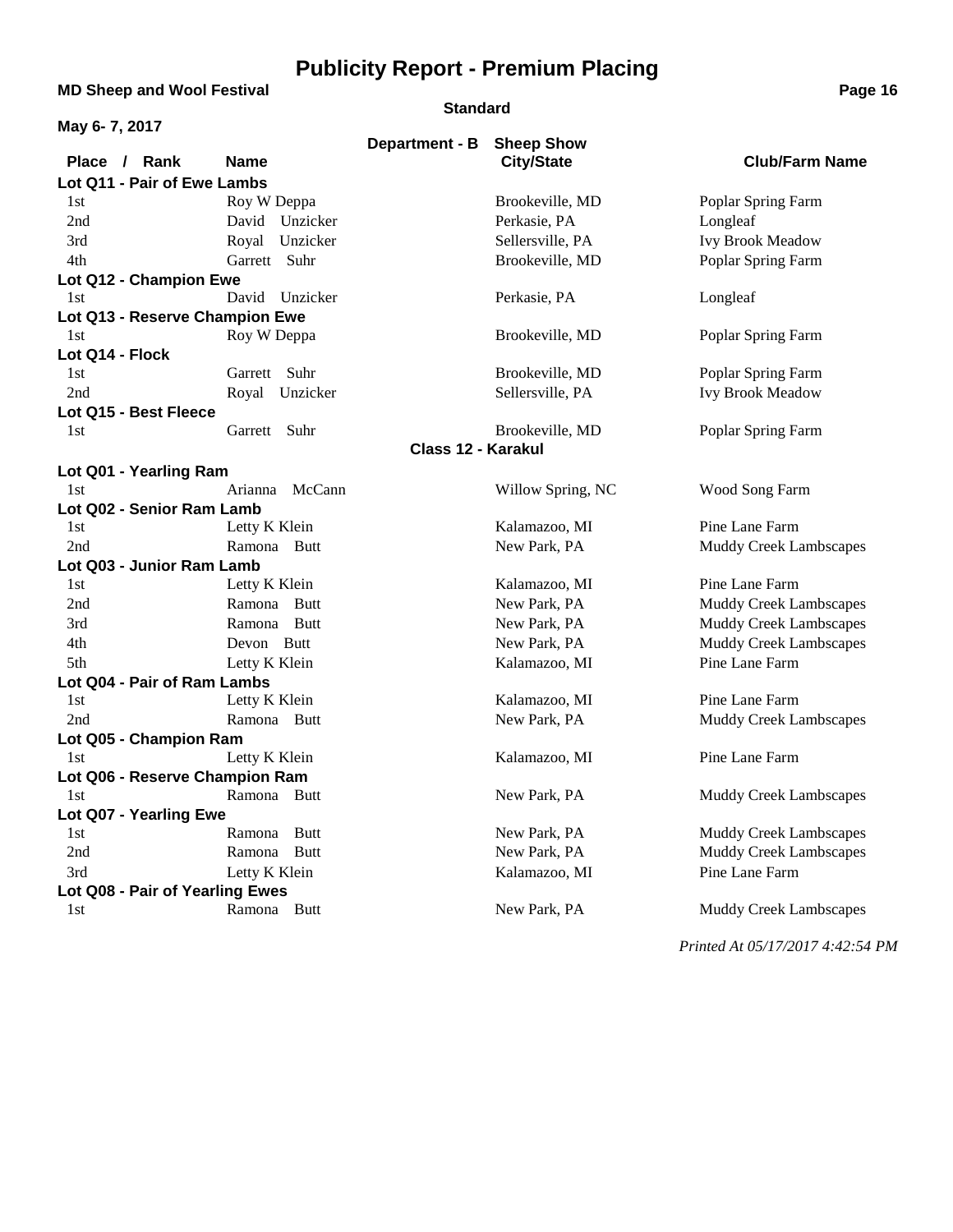### **MD Sheep and Wool Festival <b>Page 17 Page 17**

#### **Standard**

| May 6-7, 2017                  |                           |                    |                               |
|--------------------------------|---------------------------|--------------------|-------------------------------|
|                                | Department - B            | <b>Sheep Show</b>  |                               |
| Place / Rank                   | <b>Name</b>               | <b>City/State</b>  | <b>Club/Farm Name</b>         |
| Lot Q10 - Junior Ewe Lamb      |                           |                    |                               |
| 1st                            | Ramona Butt               | New Park, PA       | Muddy Creek Lambscapes        |
| 2nd                            | Letty K Klein             | Kalamazoo, MI      | Pine Lane Farm                |
| 3rd                            | Ramona Butt               | New Park, PA       | <b>Muddy Creek Lambscapes</b> |
| 4th                            | Devon Butt                | New Park, PA       | <b>Muddy Creek Lambscapes</b> |
| 5th                            | Devon<br>Butt             | New Park, PA       | <b>Muddy Creek Lambscapes</b> |
| Lot Q11 - Pair of Ewe Lambs    |                           |                    |                               |
| 1st                            | Ramona Butt               | New Park, PA       | <b>Muddy Creek Lambscapes</b> |
| 2nd                            | Devon Butt                | New Park, PA       | <b>Muddy Creek Lambscapes</b> |
| Lot Q12 - Champion Ewe         |                           |                    |                               |
| 1st                            | Ramona Butt               | New Park, PA       | Muddy Creek Lambscapes        |
| Lot Q13 - Reserve Champion Ewe |                           |                    |                               |
| 1st                            | Letty K Klein             | Kalamazoo, MI      | Pine Lane Farm                |
| Lot Q14 - Flock                |                           |                    |                               |
| 1st                            | Ramona Butt               | New Park, PA       | Muddy Creek Lambscapes        |
| Lot Q15 - Best Fleece          |                           |                    |                               |
| 1st                            | Letty K Klein             | Kalamazoo, MI      | Pine Lane Farm                |
|                                | <b>Class 13 - Lincoln</b> |                    |                               |
| Lot Q01 - Yearling Ram         |                           |                    |                               |
| 1st                            | Taylor Garges             | Telford, PA        |                               |
| 2nd                            | Deborah D Vanderwende     | Greenwood, DE      | <b>Locust Grove Farm</b>      |
| 3rd                            | Diane Klingelhofer        |                    | Marriottsville, MD<br>Liberty |
| Farms                          |                           |                    |                               |
| 4th                            | Alison<br>Ungar           | Medina, OH         | Chaotic Farm                  |
| 5th                            | Klingelhofer<br>Diane     | Marriottsville, MD | <b>Liberty Farms</b>          |
| 6th                            | Deborah D Vanderwende     | Greenwood, DE      | <b>Locust Grove Farm</b>      |
| Lot Q02 - Senior Ram Lamb      |                           |                    |                               |
| 1st                            | Klingelhofer<br>Diane     | Marriottsville, MD | <b>Liberty Farms</b>          |
| Lot Q03 - Junior Ram Lamb      |                           |                    |                               |
| 1st                            | Klingelhofer<br>Diane     | Marriottsville, MD | <b>Liberty Farms</b>          |
| 2nd                            | Deborah D Vanderwende     | Greenwood, DE      | <b>Locust Grove Farm</b>      |
| 3rd                            | Deborah D Vanderwende     | Greenwood, DE      | <b>Locust Grove Farm</b>      |
| Lot Q04 - Pair of Ram Lambs    |                           |                    |                               |
| 1st                            | Diane Klingelhofer        | Marriottsville, MD | <b>Liberty Farms</b>          |
| 2nd                            | Deborah D Vanderwende     | Greenwood, DE      | <b>Locust Grove Farm</b>      |
| Lot Q05 - Champion Ram         |                           |                    |                               |
| 1st                            | Taylor Garges             | Telford, PA        |                               |
| Lot Q06 - Reserve Champion Ram |                           |                    |                               |
| 1st                            | Diane Klingelhofer        | Marriottsville, MD | <b>Liberty Farms</b>          |
| Lot Q07 - Yearling Ewe         |                           |                    |                               |
| 1st                            | Klingelhofer<br>Diane     | Marriottsville, MD | <b>Liberty Farms</b>          |
|                                | (cont.)                   |                    |                               |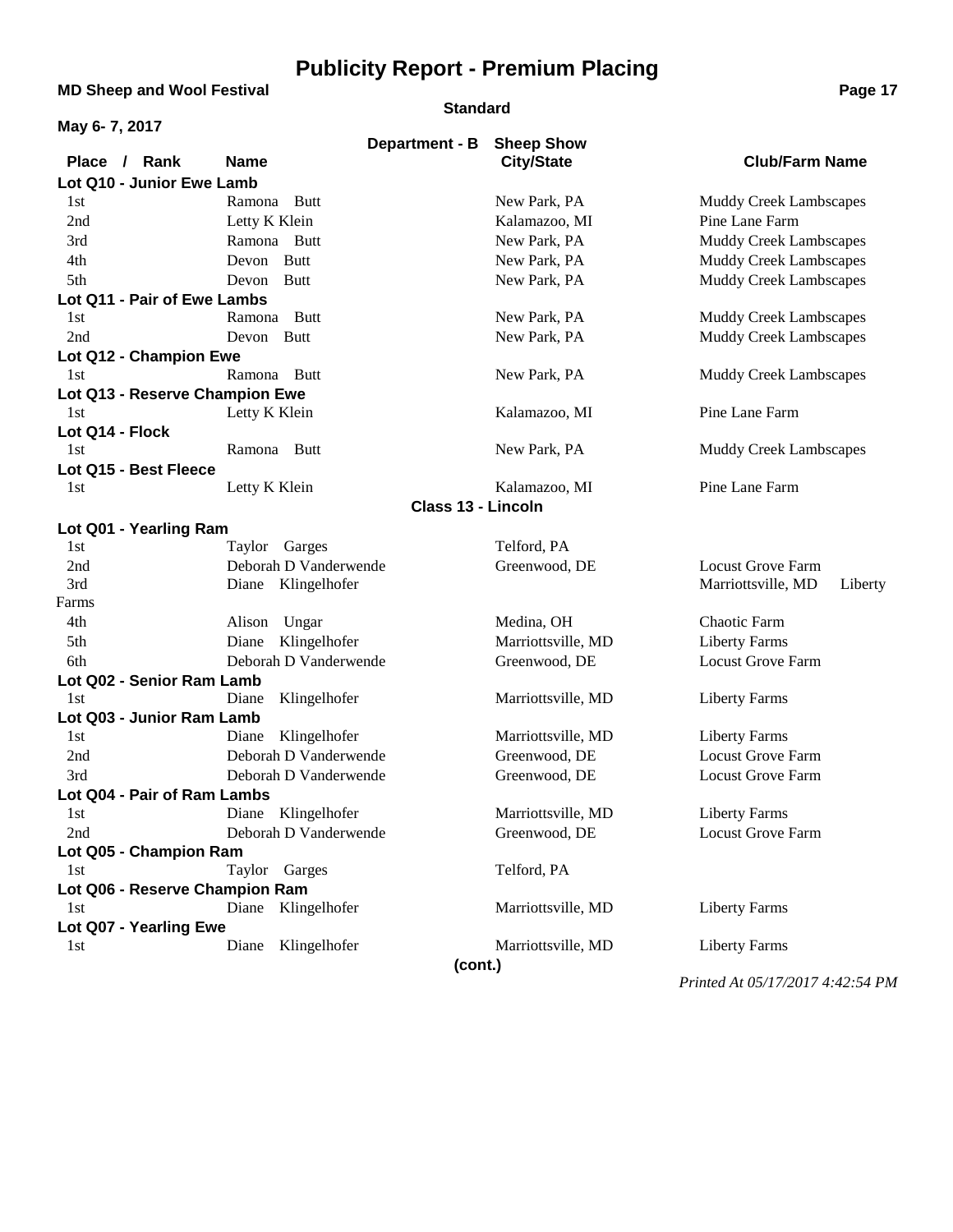**MD Sheep and Wool Festival <b>Page 18** 

#### **Standard**

| May 6-7, 2017                    |                                 |                    |                          |
|----------------------------------|---------------------------------|--------------------|--------------------------|
|                                  | <b>Department - B</b>           | <b>Sheep Show</b>  |                          |
| Place / Rank                     | <b>Name</b>                     | <b>City/State</b>  | <b>Club/Farm Name</b>    |
| Lot Q07 - Yearling Ewe - (cont.) |                                 |                    |                          |
| 2nd                              | Thomas/Chris Day                | Greenfield, IN     | <b>Creek Road Farms</b>  |
| 3rd                              | Deborah D Vanderwende           | Greenwood, DE      | <b>Locust Grove Farm</b> |
| 4th                              | Taylor Garges                   | Telford, PA        |                          |
| 5th                              | Alison Ungar                    | Medina, OH         | Chaotic Farm             |
| 6th                              | Thomas/Chris Day                | Greenfield, IN     | <b>Creek Road Farms</b>  |
| 7th                              | Taylor Garges                   |                    | Telford, PA              |
| 8th                              | Diane Klingelhofer              | Marriottsville, MD | <b>Liberty Farms</b>     |
| 9th                              | Deborah D Vanderwende           | Greenwood, DE      | <b>Locust Grove Farm</b> |
| 10th                             | Kallan Latham                   | Thurmont, MD       |                          |
| 11th                             | Barbara Mullen                  | Thurmont, MD       | Little Creek             |
| Lot Q08 - Pair of Yearling Ewes  |                                 |                    |                          |
| 1st                              | Diane Klingelhofer              | Marriottsville, MD | <b>Liberty Farms</b>     |
| 2nd                              | Thomas/Chris Day                | Greenfield, IN     | <b>Creek Road Farms</b>  |
| 3rd                              | Deborah D Vanderwende           | Greenwood, DE      | <b>Locust Grove Farm</b> |
| 4th                              | Taylor Garges                   |                    | Telford, PA              |
| Lot Q09 - Senior Ewe Lamb        |                                 |                    |                          |
| 1st                              | Klingelhofer<br>Diane           | Marriottsville, MD | <b>Liberty Farms</b>     |
| Lot Q10 - Junior Ewe Lamb        |                                 |                    |                          |
| 1st                              | Klingelhofer<br>Diane           | Marriottsville, MD | <b>Liberty Farms</b>     |
| 2nd                              | Deborah D Vanderwende           |                    | Greenwood, DE<br>Locust  |
| Grove Farm                       |                                 |                    |                          |
| 3rd                              | Diane Klingelhofer              | Marriottsville, MD | <b>Liberty Farms</b>     |
| 4th                              | Deborah D Vanderwende           | Greenwood, DE      | <b>Locust Grove Farm</b> |
| Lot Q11 - Pair of Ewe Lambs      |                                 |                    |                          |
| 1st                              | Diane Klingelhofer              | Marriottsville, MD | <b>Liberty Farms</b>     |
| 2nd                              | Deborah D Vanderwende           | Greenwood, DE      | <b>Locust Grove Farm</b> |
| Lot Q12 - Champion Ewe           |                                 |                    |                          |
| 1st                              | Klingelhofer<br>Diane           | Marriottsville, MD | <b>Liberty Farms</b>     |
| Lot Q13 - Reserve Champion Ewe   |                                 |                    |                          |
| 1st                              | Diane Klingelhofer              | Marriottsville, MD | <b>Liberty Farms</b>     |
| Lot Q14 - Flock                  |                                 |                    |                          |
| 1st                              | Diane Klingelhofer              | Marriottsville, MD | <b>Liberty Farms</b>     |
| 2nd                              | Deborah D Vanderwende           | Greenwood, DE      | Locust Grove Farm        |
| Lot Q15 - Best Fleece            |                                 |                    |                          |
| 1st                              | Diane Klingelhofer              | Marriottsville, MD | <b>Liberty Farms</b>     |
|                                  | <b>Class 14 - Black Lincoln</b> |                    |                          |
| Lot Q01 - Yearling Ram           |                                 |                    |                          |
| 1st                              | Thomas/Chris Day                | Greenfield, IN     | <b>Creek Road Farms</b>  |
| 2nd                              | Diane<br>Klingelhofer           | Marriottsville, MD | <b>Liberty Farms</b>     |
| 3rd                              | Klingelhofer<br>Diane           | Marriottsville, MD | <b>Liberty Farms</b>     |
| 4th                              | Moore<br>Elaine                 | Taneytown, MD      | <b>WD</b> Ranch          |
| 5th                              | Alison<br>Ungar                 | Medina, OH         | Chaotic Farm             |
|                                  | (cont.)                         |                    |                          |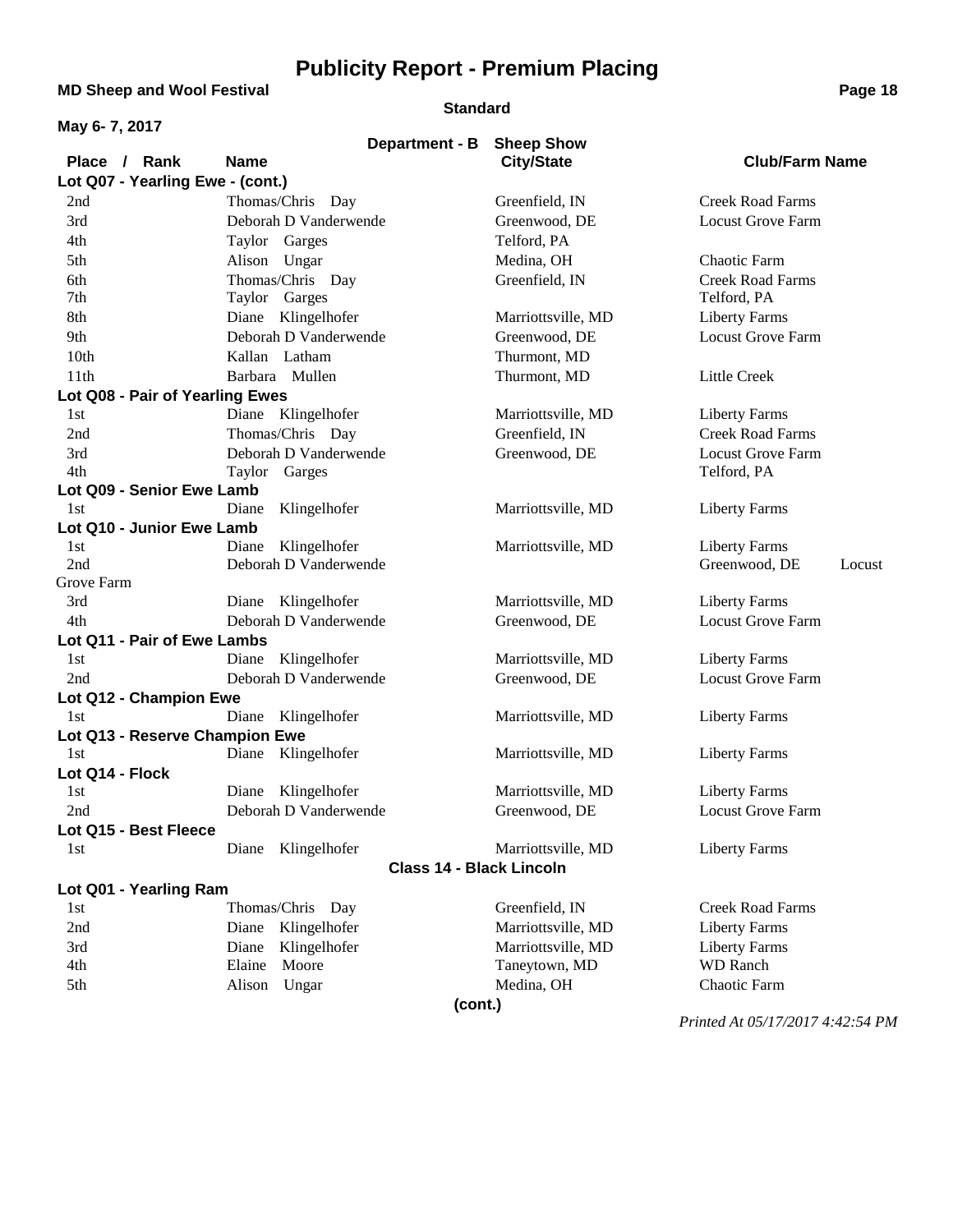**MD Sheep and Wool Festival <b>Page 19 Page 19** 

#### **Standard**

| <b>Sheep Show</b><br><b>Department - B</b><br><b>Club/Farm Name</b><br>Place / Rank<br><b>Name</b><br><b>City/State</b><br>Lot Q01 - Yearling Ram - (cont.)<br>Barbara Mullen<br>Thurmont, MD<br>Little Creek<br>6th<br>7th<br>Deborah D Vanderwende<br><b>Locust Grove Farm</b><br>Greenwood, DE<br>8th<br><b>Locust Grove Farm</b><br>Deborah D Vanderwende<br>Greenwood, DE<br>9th<br><b>Orchard View Farm</b><br>Emmaline Long<br>Bergen, NY<br>Lot Q02 - Senior Ram Lamb<br>Diane<br>Klingelhofer<br>Marriottsville, MD<br><b>Liberty Farms</b><br>1st<br>Lot Q03 - Junior Ram Lamb<br>Thomas/Chris Day<br>Greenfield, IN<br><b>Creek Road Farms</b><br>1st<br>Diane Klingelhofer<br>Marriottsville, MD<br><b>Liberty Farms</b><br>2nd<br>Emmaline Long<br><b>Orchard View Farm</b><br>3rd<br>Bergen, NY<br>4th<br>Richard Long<br>Bergen, NY<br><b>Orchard View Farm</b><br>5th<br>Emmaline Long<br>Bergen, NY<br>Deborah D Vanderwende<br><b>Locust Grove Farm</b><br>6th<br>Greenwood, DE<br>7th<br>Bergen, NY<br>Richard Long<br>8th<br>Deborah D Vanderwende<br>Greenwood, DE<br><b>Locust Grove Farm</b><br>Lot Q04 - Pair of Ram Lambs<br><b>Orchard View Farm</b><br>Emmaline Long<br>Bergen, NY<br>1st<br>Diane Klingelhofer<br>Marriottsville, MD<br>2nd<br><b>Liberty Farms</b><br>Deborah D Vanderwende<br><b>Locust Grove Farm</b><br>3rd<br>Greenwood, DE<br>4th<br>Richard Long<br>Bergen, NY<br>Lot Q05 - Champion Ram<br>Greenfield, IN<br><b>Creek Road Farms</b><br>Thomas/Chris Day<br>1st<br>Lot Q06 - Reserve Champion Ram<br>Diane Klingelhofer<br>Marriottsville, MD<br><b>Liberty Farms</b><br>1st<br>Lot Q07 - Yearling Ewe<br>Thomas/Chris Day<br><b>Creek Road Farms</b><br>Greenfield, IN<br>1st<br>Marriottsville, MD<br>Diane<br>Klingelhofer<br><b>Liberty Farms</b><br>2nd<br>Klingelhofer<br>Marriottsville, MD<br><b>Liberty Farms</b><br>3rd<br>Diane<br>Deborah D Vanderwende<br><b>Locust Grove Farm</b><br>4th<br>Greenwood, DE<br>5th<br><b>Orchard View Farm</b><br>Emmaline Long<br>Bergen, NY<br>Alison Ungar<br>Medina, OH<br><b>Chaotic Farm</b><br>6th<br>Deborah D Vanderwende<br>7th<br>Greenwood, DE<br>Locust<br>Grove Farm<br>Taneytown, MD<br><b>WD</b> Ranch<br>Elaine Moore<br>8th<br>9th<br>Emmaline Long<br>Bergen, NY<br><b>Orchard View Farm</b><br>10th<br>Lori H Shea<br>Columbus, NJ<br>Shea Brothers Lincolns<br>Bergen, NY<br>11th<br>Richard Long<br>12th<br>Elaine Moore<br>Taneytown, MD<br><b>WD</b> Ranch<br>13th<br>Barbara Mullen<br>Thurmont, MD<br>Little Creek<br>14th<br>Lori H Shea<br>Columbus, NJ<br><b>Shea Brothers Lincolns</b><br>15 <sup>th</sup><br>Barbara Mullen<br>Thurmont, MD<br>Little Creek<br>Lot Q08 - Pair of Yearling Ewes<br>Diane Klingelhofer<br>Marriottsville, MD<br><b>Liberty Farms</b><br>1st<br>(cont.) | May 6-7, 2017 |  |  |
|---------------------------------------------------------------------------------------------------------------------------------------------------------------------------------------------------------------------------------------------------------------------------------------------------------------------------------------------------------------------------------------------------------------------------------------------------------------------------------------------------------------------------------------------------------------------------------------------------------------------------------------------------------------------------------------------------------------------------------------------------------------------------------------------------------------------------------------------------------------------------------------------------------------------------------------------------------------------------------------------------------------------------------------------------------------------------------------------------------------------------------------------------------------------------------------------------------------------------------------------------------------------------------------------------------------------------------------------------------------------------------------------------------------------------------------------------------------------------------------------------------------------------------------------------------------------------------------------------------------------------------------------------------------------------------------------------------------------------------------------------------------------------------------------------------------------------------------------------------------------------------------------------------------------------------------------------------------------------------------------------------------------------------------------------------------------------------------------------------------------------------------------------------------------------------------------------------------------------------------------------------------------------------------------------------------------------------------------------------------------------------------------------------------------------------------------------------------------------------------------------------------------------------------------------------------------------------------------------------------------------------------------------------------------------------------------------------------------------------------------------------------------------------------------------------------------|---------------|--|--|
|                                                                                                                                                                                                                                                                                                                                                                                                                                                                                                                                                                                                                                                                                                                                                                                                                                                                                                                                                                                                                                                                                                                                                                                                                                                                                                                                                                                                                                                                                                                                                                                                                                                                                                                                                                                                                                                                                                                                                                                                                                                                                                                                                                                                                                                                                                                                                                                                                                                                                                                                                                                                                                                                                                                                                                                                                     |               |  |  |
|                                                                                                                                                                                                                                                                                                                                                                                                                                                                                                                                                                                                                                                                                                                                                                                                                                                                                                                                                                                                                                                                                                                                                                                                                                                                                                                                                                                                                                                                                                                                                                                                                                                                                                                                                                                                                                                                                                                                                                                                                                                                                                                                                                                                                                                                                                                                                                                                                                                                                                                                                                                                                                                                                                                                                                                                                     |               |  |  |
|                                                                                                                                                                                                                                                                                                                                                                                                                                                                                                                                                                                                                                                                                                                                                                                                                                                                                                                                                                                                                                                                                                                                                                                                                                                                                                                                                                                                                                                                                                                                                                                                                                                                                                                                                                                                                                                                                                                                                                                                                                                                                                                                                                                                                                                                                                                                                                                                                                                                                                                                                                                                                                                                                                                                                                                                                     |               |  |  |
|                                                                                                                                                                                                                                                                                                                                                                                                                                                                                                                                                                                                                                                                                                                                                                                                                                                                                                                                                                                                                                                                                                                                                                                                                                                                                                                                                                                                                                                                                                                                                                                                                                                                                                                                                                                                                                                                                                                                                                                                                                                                                                                                                                                                                                                                                                                                                                                                                                                                                                                                                                                                                                                                                                                                                                                                                     |               |  |  |
|                                                                                                                                                                                                                                                                                                                                                                                                                                                                                                                                                                                                                                                                                                                                                                                                                                                                                                                                                                                                                                                                                                                                                                                                                                                                                                                                                                                                                                                                                                                                                                                                                                                                                                                                                                                                                                                                                                                                                                                                                                                                                                                                                                                                                                                                                                                                                                                                                                                                                                                                                                                                                                                                                                                                                                                                                     |               |  |  |
|                                                                                                                                                                                                                                                                                                                                                                                                                                                                                                                                                                                                                                                                                                                                                                                                                                                                                                                                                                                                                                                                                                                                                                                                                                                                                                                                                                                                                                                                                                                                                                                                                                                                                                                                                                                                                                                                                                                                                                                                                                                                                                                                                                                                                                                                                                                                                                                                                                                                                                                                                                                                                                                                                                                                                                                                                     |               |  |  |
|                                                                                                                                                                                                                                                                                                                                                                                                                                                                                                                                                                                                                                                                                                                                                                                                                                                                                                                                                                                                                                                                                                                                                                                                                                                                                                                                                                                                                                                                                                                                                                                                                                                                                                                                                                                                                                                                                                                                                                                                                                                                                                                                                                                                                                                                                                                                                                                                                                                                                                                                                                                                                                                                                                                                                                                                                     |               |  |  |
|                                                                                                                                                                                                                                                                                                                                                                                                                                                                                                                                                                                                                                                                                                                                                                                                                                                                                                                                                                                                                                                                                                                                                                                                                                                                                                                                                                                                                                                                                                                                                                                                                                                                                                                                                                                                                                                                                                                                                                                                                                                                                                                                                                                                                                                                                                                                                                                                                                                                                                                                                                                                                                                                                                                                                                                                                     |               |  |  |
|                                                                                                                                                                                                                                                                                                                                                                                                                                                                                                                                                                                                                                                                                                                                                                                                                                                                                                                                                                                                                                                                                                                                                                                                                                                                                                                                                                                                                                                                                                                                                                                                                                                                                                                                                                                                                                                                                                                                                                                                                                                                                                                                                                                                                                                                                                                                                                                                                                                                                                                                                                                                                                                                                                                                                                                                                     |               |  |  |
|                                                                                                                                                                                                                                                                                                                                                                                                                                                                                                                                                                                                                                                                                                                                                                                                                                                                                                                                                                                                                                                                                                                                                                                                                                                                                                                                                                                                                                                                                                                                                                                                                                                                                                                                                                                                                                                                                                                                                                                                                                                                                                                                                                                                                                                                                                                                                                                                                                                                                                                                                                                                                                                                                                                                                                                                                     |               |  |  |
|                                                                                                                                                                                                                                                                                                                                                                                                                                                                                                                                                                                                                                                                                                                                                                                                                                                                                                                                                                                                                                                                                                                                                                                                                                                                                                                                                                                                                                                                                                                                                                                                                                                                                                                                                                                                                                                                                                                                                                                                                                                                                                                                                                                                                                                                                                                                                                                                                                                                                                                                                                                                                                                                                                                                                                                                                     |               |  |  |
|                                                                                                                                                                                                                                                                                                                                                                                                                                                                                                                                                                                                                                                                                                                                                                                                                                                                                                                                                                                                                                                                                                                                                                                                                                                                                                                                                                                                                                                                                                                                                                                                                                                                                                                                                                                                                                                                                                                                                                                                                                                                                                                                                                                                                                                                                                                                                                                                                                                                                                                                                                                                                                                                                                                                                                                                                     |               |  |  |
|                                                                                                                                                                                                                                                                                                                                                                                                                                                                                                                                                                                                                                                                                                                                                                                                                                                                                                                                                                                                                                                                                                                                                                                                                                                                                                                                                                                                                                                                                                                                                                                                                                                                                                                                                                                                                                                                                                                                                                                                                                                                                                                                                                                                                                                                                                                                                                                                                                                                                                                                                                                                                                                                                                                                                                                                                     |               |  |  |
|                                                                                                                                                                                                                                                                                                                                                                                                                                                                                                                                                                                                                                                                                                                                                                                                                                                                                                                                                                                                                                                                                                                                                                                                                                                                                                                                                                                                                                                                                                                                                                                                                                                                                                                                                                                                                                                                                                                                                                                                                                                                                                                                                                                                                                                                                                                                                                                                                                                                                                                                                                                                                                                                                                                                                                                                                     |               |  |  |
|                                                                                                                                                                                                                                                                                                                                                                                                                                                                                                                                                                                                                                                                                                                                                                                                                                                                                                                                                                                                                                                                                                                                                                                                                                                                                                                                                                                                                                                                                                                                                                                                                                                                                                                                                                                                                                                                                                                                                                                                                                                                                                                                                                                                                                                                                                                                                                                                                                                                                                                                                                                                                                                                                                                                                                                                                     |               |  |  |
|                                                                                                                                                                                                                                                                                                                                                                                                                                                                                                                                                                                                                                                                                                                                                                                                                                                                                                                                                                                                                                                                                                                                                                                                                                                                                                                                                                                                                                                                                                                                                                                                                                                                                                                                                                                                                                                                                                                                                                                                                                                                                                                                                                                                                                                                                                                                                                                                                                                                                                                                                                                                                                                                                                                                                                                                                     |               |  |  |
|                                                                                                                                                                                                                                                                                                                                                                                                                                                                                                                                                                                                                                                                                                                                                                                                                                                                                                                                                                                                                                                                                                                                                                                                                                                                                                                                                                                                                                                                                                                                                                                                                                                                                                                                                                                                                                                                                                                                                                                                                                                                                                                                                                                                                                                                                                                                                                                                                                                                                                                                                                                                                                                                                                                                                                                                                     |               |  |  |
|                                                                                                                                                                                                                                                                                                                                                                                                                                                                                                                                                                                                                                                                                                                                                                                                                                                                                                                                                                                                                                                                                                                                                                                                                                                                                                                                                                                                                                                                                                                                                                                                                                                                                                                                                                                                                                                                                                                                                                                                                                                                                                                                                                                                                                                                                                                                                                                                                                                                                                                                                                                                                                                                                                                                                                                                                     |               |  |  |
|                                                                                                                                                                                                                                                                                                                                                                                                                                                                                                                                                                                                                                                                                                                                                                                                                                                                                                                                                                                                                                                                                                                                                                                                                                                                                                                                                                                                                                                                                                                                                                                                                                                                                                                                                                                                                                                                                                                                                                                                                                                                                                                                                                                                                                                                                                                                                                                                                                                                                                                                                                                                                                                                                                                                                                                                                     |               |  |  |
|                                                                                                                                                                                                                                                                                                                                                                                                                                                                                                                                                                                                                                                                                                                                                                                                                                                                                                                                                                                                                                                                                                                                                                                                                                                                                                                                                                                                                                                                                                                                                                                                                                                                                                                                                                                                                                                                                                                                                                                                                                                                                                                                                                                                                                                                                                                                                                                                                                                                                                                                                                                                                                                                                                                                                                                                                     |               |  |  |
|                                                                                                                                                                                                                                                                                                                                                                                                                                                                                                                                                                                                                                                                                                                                                                                                                                                                                                                                                                                                                                                                                                                                                                                                                                                                                                                                                                                                                                                                                                                                                                                                                                                                                                                                                                                                                                                                                                                                                                                                                                                                                                                                                                                                                                                                                                                                                                                                                                                                                                                                                                                                                                                                                                                                                                                                                     |               |  |  |
|                                                                                                                                                                                                                                                                                                                                                                                                                                                                                                                                                                                                                                                                                                                                                                                                                                                                                                                                                                                                                                                                                                                                                                                                                                                                                                                                                                                                                                                                                                                                                                                                                                                                                                                                                                                                                                                                                                                                                                                                                                                                                                                                                                                                                                                                                                                                                                                                                                                                                                                                                                                                                                                                                                                                                                                                                     |               |  |  |
|                                                                                                                                                                                                                                                                                                                                                                                                                                                                                                                                                                                                                                                                                                                                                                                                                                                                                                                                                                                                                                                                                                                                                                                                                                                                                                                                                                                                                                                                                                                                                                                                                                                                                                                                                                                                                                                                                                                                                                                                                                                                                                                                                                                                                                                                                                                                                                                                                                                                                                                                                                                                                                                                                                                                                                                                                     |               |  |  |
|                                                                                                                                                                                                                                                                                                                                                                                                                                                                                                                                                                                                                                                                                                                                                                                                                                                                                                                                                                                                                                                                                                                                                                                                                                                                                                                                                                                                                                                                                                                                                                                                                                                                                                                                                                                                                                                                                                                                                                                                                                                                                                                                                                                                                                                                                                                                                                                                                                                                                                                                                                                                                                                                                                                                                                                                                     |               |  |  |
|                                                                                                                                                                                                                                                                                                                                                                                                                                                                                                                                                                                                                                                                                                                                                                                                                                                                                                                                                                                                                                                                                                                                                                                                                                                                                                                                                                                                                                                                                                                                                                                                                                                                                                                                                                                                                                                                                                                                                                                                                                                                                                                                                                                                                                                                                                                                                                                                                                                                                                                                                                                                                                                                                                                                                                                                                     |               |  |  |
|                                                                                                                                                                                                                                                                                                                                                                                                                                                                                                                                                                                                                                                                                                                                                                                                                                                                                                                                                                                                                                                                                                                                                                                                                                                                                                                                                                                                                                                                                                                                                                                                                                                                                                                                                                                                                                                                                                                                                                                                                                                                                                                                                                                                                                                                                                                                                                                                                                                                                                                                                                                                                                                                                                                                                                                                                     |               |  |  |
|                                                                                                                                                                                                                                                                                                                                                                                                                                                                                                                                                                                                                                                                                                                                                                                                                                                                                                                                                                                                                                                                                                                                                                                                                                                                                                                                                                                                                                                                                                                                                                                                                                                                                                                                                                                                                                                                                                                                                                                                                                                                                                                                                                                                                                                                                                                                                                                                                                                                                                                                                                                                                                                                                                                                                                                                                     |               |  |  |
|                                                                                                                                                                                                                                                                                                                                                                                                                                                                                                                                                                                                                                                                                                                                                                                                                                                                                                                                                                                                                                                                                                                                                                                                                                                                                                                                                                                                                                                                                                                                                                                                                                                                                                                                                                                                                                                                                                                                                                                                                                                                                                                                                                                                                                                                                                                                                                                                                                                                                                                                                                                                                                                                                                                                                                                                                     |               |  |  |
|                                                                                                                                                                                                                                                                                                                                                                                                                                                                                                                                                                                                                                                                                                                                                                                                                                                                                                                                                                                                                                                                                                                                                                                                                                                                                                                                                                                                                                                                                                                                                                                                                                                                                                                                                                                                                                                                                                                                                                                                                                                                                                                                                                                                                                                                                                                                                                                                                                                                                                                                                                                                                                                                                                                                                                                                                     |               |  |  |
|                                                                                                                                                                                                                                                                                                                                                                                                                                                                                                                                                                                                                                                                                                                                                                                                                                                                                                                                                                                                                                                                                                                                                                                                                                                                                                                                                                                                                                                                                                                                                                                                                                                                                                                                                                                                                                                                                                                                                                                                                                                                                                                                                                                                                                                                                                                                                                                                                                                                                                                                                                                                                                                                                                                                                                                                                     |               |  |  |
|                                                                                                                                                                                                                                                                                                                                                                                                                                                                                                                                                                                                                                                                                                                                                                                                                                                                                                                                                                                                                                                                                                                                                                                                                                                                                                                                                                                                                                                                                                                                                                                                                                                                                                                                                                                                                                                                                                                                                                                                                                                                                                                                                                                                                                                                                                                                                                                                                                                                                                                                                                                                                                                                                                                                                                                                                     |               |  |  |
|                                                                                                                                                                                                                                                                                                                                                                                                                                                                                                                                                                                                                                                                                                                                                                                                                                                                                                                                                                                                                                                                                                                                                                                                                                                                                                                                                                                                                                                                                                                                                                                                                                                                                                                                                                                                                                                                                                                                                                                                                                                                                                                                                                                                                                                                                                                                                                                                                                                                                                                                                                                                                                                                                                                                                                                                                     |               |  |  |
|                                                                                                                                                                                                                                                                                                                                                                                                                                                                                                                                                                                                                                                                                                                                                                                                                                                                                                                                                                                                                                                                                                                                                                                                                                                                                                                                                                                                                                                                                                                                                                                                                                                                                                                                                                                                                                                                                                                                                                                                                                                                                                                                                                                                                                                                                                                                                                                                                                                                                                                                                                                                                                                                                                                                                                                                                     |               |  |  |
|                                                                                                                                                                                                                                                                                                                                                                                                                                                                                                                                                                                                                                                                                                                                                                                                                                                                                                                                                                                                                                                                                                                                                                                                                                                                                                                                                                                                                                                                                                                                                                                                                                                                                                                                                                                                                                                                                                                                                                                                                                                                                                                                                                                                                                                                                                                                                                                                                                                                                                                                                                                                                                                                                                                                                                                                                     |               |  |  |
|                                                                                                                                                                                                                                                                                                                                                                                                                                                                                                                                                                                                                                                                                                                                                                                                                                                                                                                                                                                                                                                                                                                                                                                                                                                                                                                                                                                                                                                                                                                                                                                                                                                                                                                                                                                                                                                                                                                                                                                                                                                                                                                                                                                                                                                                                                                                                                                                                                                                                                                                                                                                                                                                                                                                                                                                                     |               |  |  |
|                                                                                                                                                                                                                                                                                                                                                                                                                                                                                                                                                                                                                                                                                                                                                                                                                                                                                                                                                                                                                                                                                                                                                                                                                                                                                                                                                                                                                                                                                                                                                                                                                                                                                                                                                                                                                                                                                                                                                                                                                                                                                                                                                                                                                                                                                                                                                                                                                                                                                                                                                                                                                                                                                                                                                                                                                     |               |  |  |
|                                                                                                                                                                                                                                                                                                                                                                                                                                                                                                                                                                                                                                                                                                                                                                                                                                                                                                                                                                                                                                                                                                                                                                                                                                                                                                                                                                                                                                                                                                                                                                                                                                                                                                                                                                                                                                                                                                                                                                                                                                                                                                                                                                                                                                                                                                                                                                                                                                                                                                                                                                                                                                                                                                                                                                                                                     |               |  |  |
|                                                                                                                                                                                                                                                                                                                                                                                                                                                                                                                                                                                                                                                                                                                                                                                                                                                                                                                                                                                                                                                                                                                                                                                                                                                                                                                                                                                                                                                                                                                                                                                                                                                                                                                                                                                                                                                                                                                                                                                                                                                                                                                                                                                                                                                                                                                                                                                                                                                                                                                                                                                                                                                                                                                                                                                                                     |               |  |  |
|                                                                                                                                                                                                                                                                                                                                                                                                                                                                                                                                                                                                                                                                                                                                                                                                                                                                                                                                                                                                                                                                                                                                                                                                                                                                                                                                                                                                                                                                                                                                                                                                                                                                                                                                                                                                                                                                                                                                                                                                                                                                                                                                                                                                                                                                                                                                                                                                                                                                                                                                                                                                                                                                                                                                                                                                                     |               |  |  |
|                                                                                                                                                                                                                                                                                                                                                                                                                                                                                                                                                                                                                                                                                                                                                                                                                                                                                                                                                                                                                                                                                                                                                                                                                                                                                                                                                                                                                                                                                                                                                                                                                                                                                                                                                                                                                                                                                                                                                                                                                                                                                                                                                                                                                                                                                                                                                                                                                                                                                                                                                                                                                                                                                                                                                                                                                     |               |  |  |
|                                                                                                                                                                                                                                                                                                                                                                                                                                                                                                                                                                                                                                                                                                                                                                                                                                                                                                                                                                                                                                                                                                                                                                                                                                                                                                                                                                                                                                                                                                                                                                                                                                                                                                                                                                                                                                                                                                                                                                                                                                                                                                                                                                                                                                                                                                                                                                                                                                                                                                                                                                                                                                                                                                                                                                                                                     |               |  |  |
|                                                                                                                                                                                                                                                                                                                                                                                                                                                                                                                                                                                                                                                                                                                                                                                                                                                                                                                                                                                                                                                                                                                                                                                                                                                                                                                                                                                                                                                                                                                                                                                                                                                                                                                                                                                                                                                                                                                                                                                                                                                                                                                                                                                                                                                                                                                                                                                                                                                                                                                                                                                                                                                                                                                                                                                                                     |               |  |  |
|                                                                                                                                                                                                                                                                                                                                                                                                                                                                                                                                                                                                                                                                                                                                                                                                                                                                                                                                                                                                                                                                                                                                                                                                                                                                                                                                                                                                                                                                                                                                                                                                                                                                                                                                                                                                                                                                                                                                                                                                                                                                                                                                                                                                                                                                                                                                                                                                                                                                                                                                                                                                                                                                                                                                                                                                                     |               |  |  |
|                                                                                                                                                                                                                                                                                                                                                                                                                                                                                                                                                                                                                                                                                                                                                                                                                                                                                                                                                                                                                                                                                                                                                                                                                                                                                                                                                                                                                                                                                                                                                                                                                                                                                                                                                                                                                                                                                                                                                                                                                                                                                                                                                                                                                                                                                                                                                                                                                                                                                                                                                                                                                                                                                                                                                                                                                     |               |  |  |
|                                                                                                                                                                                                                                                                                                                                                                                                                                                                                                                                                                                                                                                                                                                                                                                                                                                                                                                                                                                                                                                                                                                                                                                                                                                                                                                                                                                                                                                                                                                                                                                                                                                                                                                                                                                                                                                                                                                                                                                                                                                                                                                                                                                                                                                                                                                                                                                                                                                                                                                                                                                                                                                                                                                                                                                                                     |               |  |  |
|                                                                                                                                                                                                                                                                                                                                                                                                                                                                                                                                                                                                                                                                                                                                                                                                                                                                                                                                                                                                                                                                                                                                                                                                                                                                                                                                                                                                                                                                                                                                                                                                                                                                                                                                                                                                                                                                                                                                                                                                                                                                                                                                                                                                                                                                                                                                                                                                                                                                                                                                                                                                                                                                                                                                                                                                                     |               |  |  |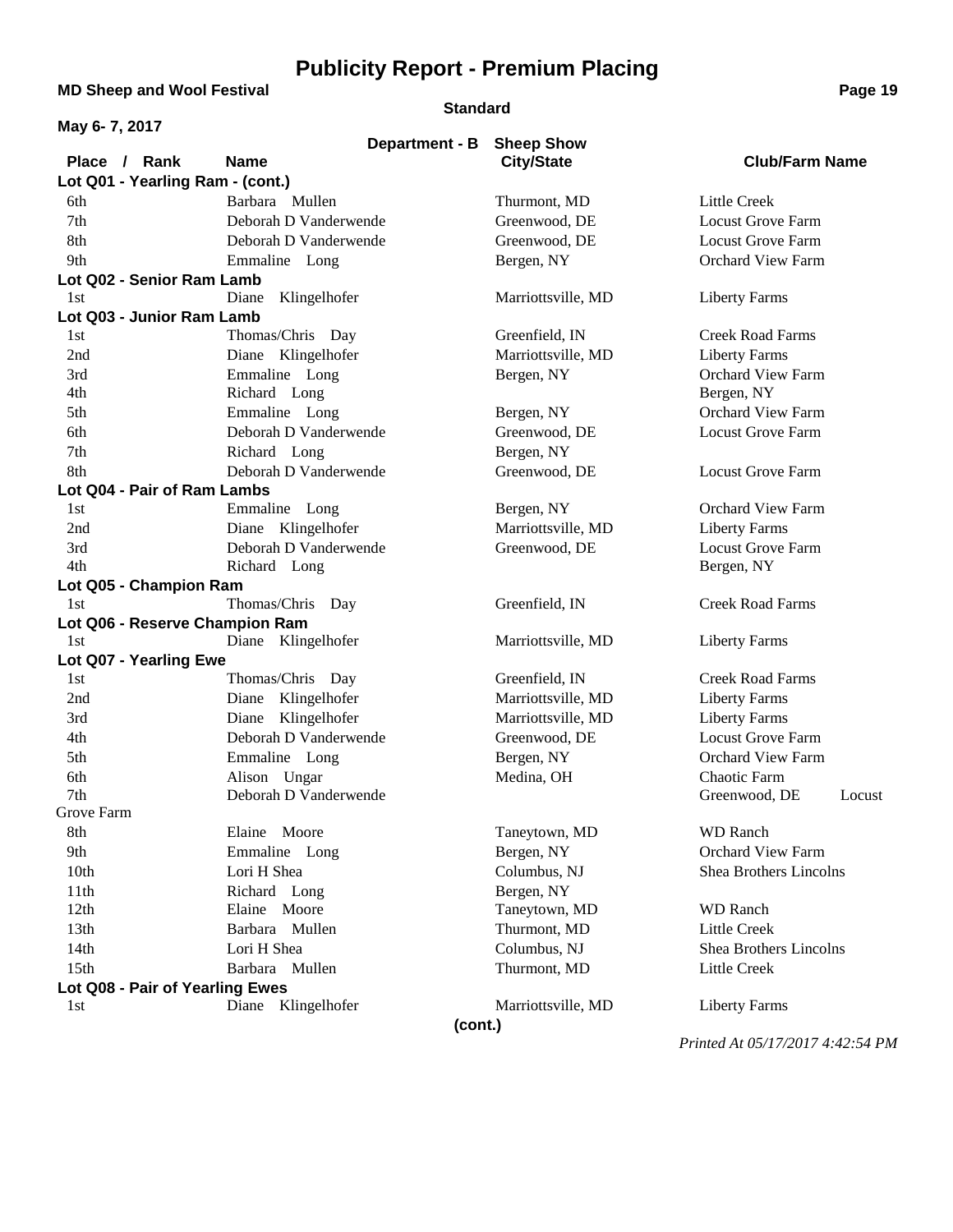**MD Sheep and Wool Festival <b>Page 20** 

### **Standard**

| May 6-7, 2017                             |                               |                    |                          |
|-------------------------------------------|-------------------------------|--------------------|--------------------------|
|                                           | <b>Department - B</b>         | <b>Sheep Show</b>  |                          |
| Place / Rank                              | <b>Name</b>                   | <b>City/State</b>  | <b>Club/Farm Name</b>    |
| Lot Q08 - Pair of Yearling Ewes - (cont.) |                               |                    |                          |
| 2nd                                       | Emmaline Long                 | Bergen, NY         | <b>Orchard View Farm</b> |
| 3rd                                       | Deborah D Vanderwende         | Greenwood, DE      | <b>Locust Grove Farm</b> |
| 4th                                       | Elaine Moore                  | Taneytown, MD      | <b>WD</b> Ranch          |
| 5th                                       | Lori H Shea                   | Columbus, NJ       | Shea Brothers Lincolns   |
| 6th                                       | Barbara Mullen                | Thurmont, MD       | <b>Little Creek</b>      |
| Lot Q09 - Senior Ewe Lamb                 |                               |                    |                          |
| 1st                                       | Klingelhofer<br>Diane         | Marriottsville, MD | <b>Liberty Farms</b>     |
| 2nd                                       | Klingelhofer<br>Diane         | Marriottsville, MD | <b>Liberty Farms</b>     |
| Lot Q10 - Junior Ewe Lamb                 |                               |                    |                          |
| 1st                                       | Deborah D Vanderwende         | Greenwood, DE      | <b>Locust Grove Farm</b> |
| 2nd                                       | Richard Long                  |                    | Bergen, NY               |
| 3rd                                       | Emmaline Long                 | Bergen, NY         | <b>Orchard View Farm</b> |
| 4th                                       | Diane Klingelhofer            | Marriottsville, MD | <b>Liberty Farms</b>     |
| 5th                                       | Richard Long                  | Bergen, NY         |                          |
| 6th                                       | Emmaline Long                 | Bergen, NY         | <b>Orchard View Farm</b> |
| 7th                                       | Deborah D Vanderwende         | Greenwood, DE      | <b>Locust Grove Farm</b> |
| Lot Q11 - Pair of Ewe Lambs               |                               |                    |                          |
| 1st                                       | Richard Long                  | Bergen, NY         |                          |
| 2nd                                       | Emmaline Long                 | Bergen, NY         | <b>Orchard View Farm</b> |
| 3rd                                       | Deborah D Vanderwende         |                    | Greenwood, DE<br>Locust  |
| Grove Farm                                |                               |                    |                          |
| 4th                                       | Klingelhofer<br>Diane         | Marriottsville, MD | <b>Liberty Farms</b>     |
| Lot Q12 - Champion Ewe                    |                               |                    |                          |
| 1st                                       | Thomas/Chris Day              | Greenfield, IN     | <b>Creek Road Farms</b>  |
| Lot Q13 - Reserve Champion Ewe            |                               |                    |                          |
| 1st                                       | Deborah D Vanderwende         | Greenwood, DE      | <b>Locust Grove Farm</b> |
| Lot Q14 - Flock                           |                               |                    |                          |
| 1st                                       | Diane Klingelhofer            | Marriottsville, MD | <b>Liberty Farms</b>     |
| 2nd                                       | Deborah D Vanderwende         | Greenwood, DE      | <b>Locust Grove Farm</b> |
| 3rd                                       | Emmaline Long                 | Bergen, NY         | <b>Orchard View Farm</b> |
| Lot Q15 - Best Fleece                     |                               |                    |                          |
| 1st                                       | Thomas/Chris Day              | Greenfield, IN     | <b>Creek Road Farms</b>  |
|                                           | <b>Class 15 - Rambouillet</b> |                    |                          |
| Lot Q01 - Yearling Ram                    |                               |                    |                          |
| 1st                                       | Simmons/Wil-Hi Farm<br>Heidi  | Tivoli, NY         | Wil-Hi Farm              |
| Lot Q02 - Senior Ram Lamb                 |                               |                    |                          |
| 1st                                       | Teresa L Terry                | San Miguel, CA     | <b>Terry Sheep</b>       |
| Lot Q05 - Champion Ram                    |                               |                    |                          |
| 1st                                       | Heidi<br>Simmons/Wil-Hi Farm  | Tivoli, NY         | Wil-Hi Farm              |
| Lot Q06 - Reserve Champion Ram            |                               |                    |                          |
| 1st                                       | Teresa L Terry                | San Miguel, CA     | Terry Sheep              |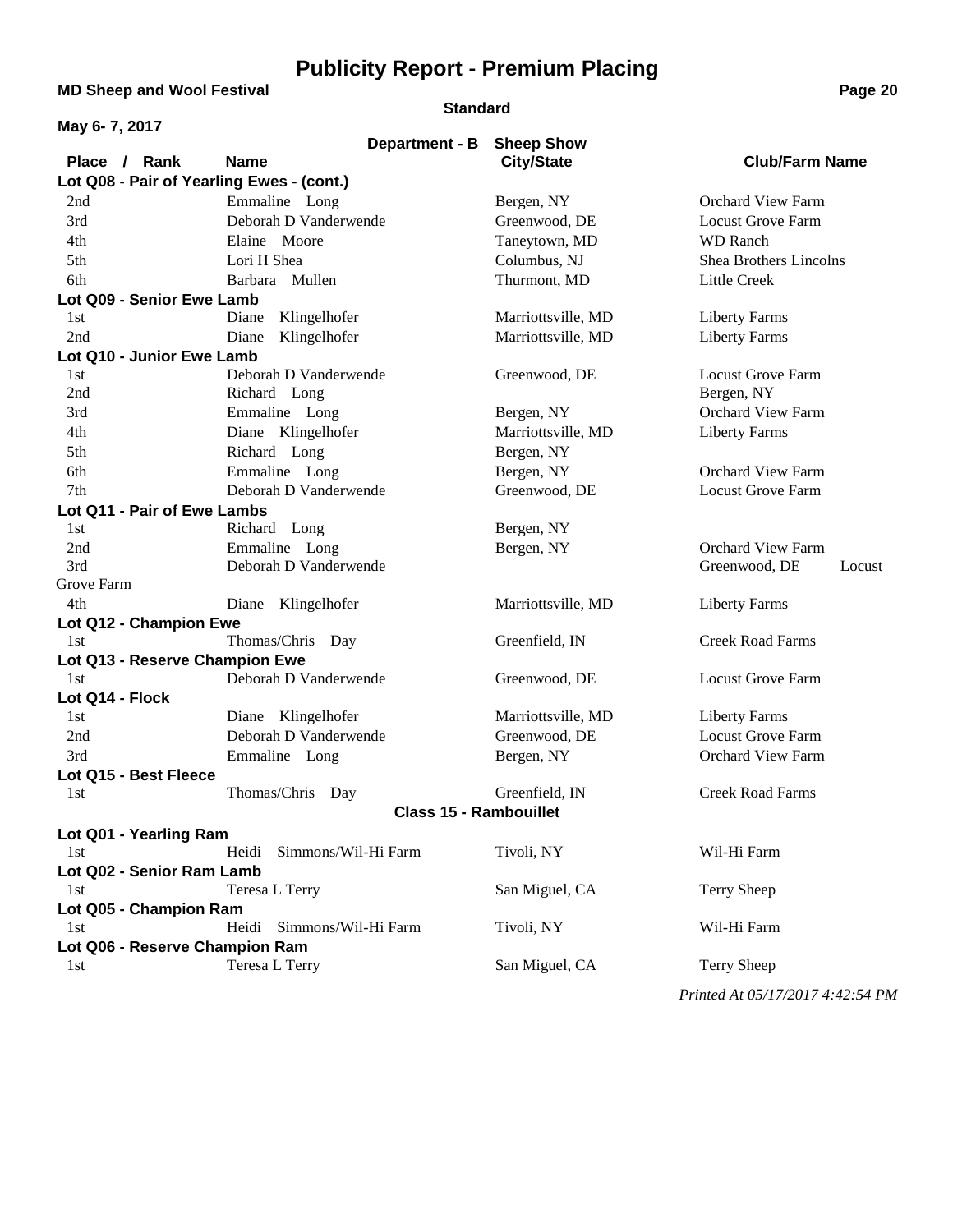**MD Sheep and Wool Festival <b>Page 21** 

#### **Standard**

| May 6-7, 2017                   |                               |                                        |                              |  |
|---------------------------------|-------------------------------|----------------------------------------|------------------------------|--|
| Place / Rank                    | Department - B<br><b>Name</b> | <b>Sheep Show</b><br><b>City/State</b> | <b>Club/Farm Name</b>        |  |
| Lot Q07 - Yearling Ewe          |                               |                                        |                              |  |
| 1st                             | Heidi<br>Simmons/Wil-Hi Farm  | Tivoli, NY                             | Wil-Hi Farm                  |  |
| 2nd                             | Teresa L Terry                | San Miguel, CA                         | Terry Sheep                  |  |
| 3rd                             | Heidi Simmons/Wil-Hi Farm     | Tivoli, NY                             | Wil-Hi Farm                  |  |
| Lot Q08 - Pair of Yearling Ewes |                               |                                        |                              |  |
| 1st                             | Heidi Simmons/Wil-Hi Farm     | Tivoli, NY                             | Wil-Hi Farm                  |  |
| Lot Q09 - Senior Ewe Lamb       |                               |                                        |                              |  |
| 1st                             | Heidi<br>Simmons/Wil-Hi Farm  | Tivoli, NY                             | Wil-Hi Farm                  |  |
| Lot Q10 - Junior Ewe Lamb       |                               |                                        |                              |  |
| 1st                             | Heidi<br>Simmons/Wil-Hi Farm  | Tivoli, NY                             | Wil-Hi Farm                  |  |
| Lot Q11 - Pair of Ewe Lambs     |                               |                                        |                              |  |
| 1st                             | Heidi<br>Simmons/Wil-Hi Farm  | Tivoli, NY                             | Wil-Hi Farm                  |  |
| Lot Q12 - Champion Ewe          |                               |                                        |                              |  |
| 1st                             | Heidi<br>Simmons/Wil-Hi Farm  | Tivoli, NY                             | Wil-Hi Farm                  |  |
| Lot Q13 - Reserve Champion Ewe  |                               |                                        |                              |  |
| 1st                             | Teresa L Terry                | San Miguel, CA                         | <b>Terry Sheep</b>           |  |
| Lot Q14 - Flock                 |                               |                                        |                              |  |
| 1st                             | Heidi<br>Simmons/Wil-Hi Farm  | Tivoli, NY                             | Wil-Hi Farm                  |  |
| Lot Q15 - Best Fleece           |                               |                                        |                              |  |
| 1st                             | Simmons/Wil-Hi Farm<br>Heidi  | Tivoli, NY                             | Wil-Hi Farm                  |  |
|                                 | <b>Class 16 - Romney</b>      |                                        |                              |  |
| Lot Q01 - Yearling Ram          |                               |                                        |                              |  |
| 1st                             | Hilary K Chapin               | Milton, NH                             | Smiling Sheep Farm           |  |
| 2nd                             | Charlene M Carlisle           | Moorestown, NJ                         | <b>Little Hooves Romneys</b> |  |
| 3rd                             | Allison Seyfert               | Havre De Grace, MD                     | Misty Rose Farm              |  |
| 4th                             | Don & Megan Burgess           |                                        | Ada, OH                      |  |
| Lot Q02 - Senior Ram Lamb       |                               |                                        |                              |  |
| 1st                             | Charlene M Carlisle           | Moorestown, NJ                         | Little Hooves Romneys        |  |
| Lot Q03 - Junior Ram Lamb       |                               |                                        |                              |  |
| 1st                             | Hilary K Chapin               | Milton, NH                             | Smiling Sheep Farm           |  |
| 2nd                             | Hilary K Chapin               | Milton, NH                             | Smiling Sheep Farm           |  |
| 3rd                             | Charlene M Carlisle           | Moorestown, NJ                         | <b>Little Hooves Romneys</b> |  |
| 4th                             | Don & Megan Burgess           | Ada, OH                                |                              |  |
| Lot Q04 - Pair of Ram Lambs     |                               |                                        |                              |  |
| 1st                             | Hilary K Chapin               | Milton, NH                             | Smiling Sheep Farm           |  |
| 2nd                             | Charlene M Carlisle           | Moorestown, NJ                         | <b>Little Hooves Romneys</b> |  |
| Lot Q05 - Champion Ram          |                               |                                        |                              |  |
| 1st                             | Charlene M Carlisle           | Moorestown, NJ                         | Little Hooves Romneys        |  |
| Lot Q06 - Reserve Champion Ram  |                               |                                        |                              |  |
|                                 | (cont.)                       |                                        |                              |  |
|                                 |                               |                                        |                              |  |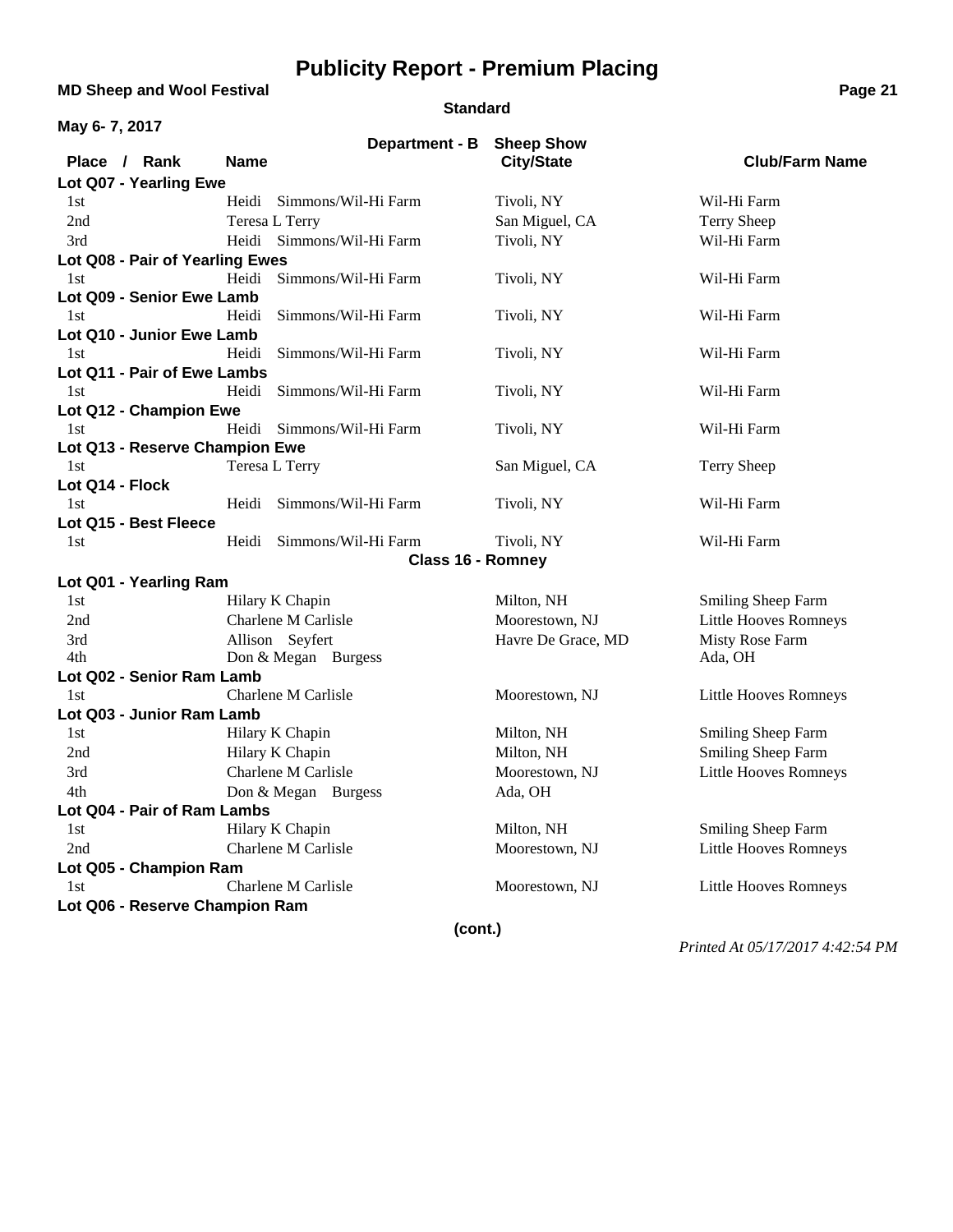**MD Sheep and Wool Festival <b>Page 22 Page 22** 

#### **Standard**

| May 6-7, 2017                            |                            |                                |                    |                              |
|------------------------------------------|----------------------------|--------------------------------|--------------------|------------------------------|
|                                          |                            | <b>Department - B</b>          | <b>Sheep Show</b>  |                              |
| Place / Rank                             | <b>Name</b>                |                                | <b>City/State</b>  | <b>Club/Farm Name</b>        |
| Lot Q06 - Reserve Champion Ram - (cont.) |                            |                                |                    |                              |
| 1st                                      | Hilary K Chapin            |                                | Milton, NH         | Smiling Sheep Farm           |
| Lot Q07 - Yearling Ewe                   |                            |                                |                    |                              |
| 1st                                      | Charlene M Carlisle        |                                | Moorestown, NJ     | Little Hooves Romneys        |
| 2nd                                      | <b>Charlene M Carlisle</b> |                                | Moorestown, NJ     | Little Hooves Romneys        |
| 3rd                                      | Hilary K Chapin            |                                | Milton, NH         | Smiling Sheep Farm           |
| 4th                                      | Hilary K Chapin            |                                | Milton, NH         | Smiling Sheep Farm           |
| 5th                                      | Cooper Chapin              |                                | Milton, NH         |                              |
| 6th                                      | Ellora Chapin              |                                | Milton, NH         |                              |
| 7th                                      | Ronald Andress             |                                | Ottsville, PA      | Windy Oaks Farm              |
| 8th                                      | Bailey Roe                 |                                | Knoxville, MD      | <b>Catoctin View</b>         |
| Lot Q08 - Pair of Yearling Ewes          |                            |                                |                    |                              |
| 1st                                      | Charlene M Carlisle        |                                | Moorestown, NJ     | Little Hooves Romneys        |
| 2nd                                      | Hilary K Chapin            |                                | Milton, NH         | Smiling Sheep Farm           |
| Lot Q09 - Senior Ewe Lamb                |                            |                                |                    |                              |
| 1st                                      | Charlene M Carlisle        |                                | Moorestown, NJ     | Little Hooves Romneys        |
| 2nd                                      | Charlene M Carlisle        |                                | Moorestown, NJ     | Little Hooves Romneys        |
| 3rd                                      | Bailey Roe                 |                                | Knoxville, MD      | <b>Catoctin View</b>         |
| 4th                                      | Bailey Roe                 |                                | Knoxville, MD      | <b>Catoctin View</b>         |
| Lot Q10 - Junior Ewe Lamb                |                            |                                |                    |                              |
| 1st                                      | Hilary K Chapin            |                                | Milton, NH         | Smiling Sheep Farm           |
| 2nd                                      | Hilary K Chapin            |                                | Milton, NH         | Smiling Sheep Farm           |
| 3rd                                      | Allison Seyfert            |                                | Havre De Grace, MD | Misty Rose Farm              |
| 4th                                      | Chris Posbergh             |                                | Branchburg, NJ     | Windswept Acres              |
| Lot Q11 - Pair of Ewe Lambs              |                            |                                |                    |                              |
| 1st                                      | Hilary K Chapin            |                                | Milton, NH         | Smiling Sheep Farm           |
| 2nd                                      | Charlene M Carlisle        |                                | Moorestown, NJ     | <b>Little Hooves Romneys</b> |
| 3rd                                      | Bailey Roe                 |                                | Knoxville, MD      | <b>Catoctin View</b>         |
| Lot Q12 - Champion Ewe                   |                            |                                |                    |                              |
| 1st                                      | Charlene M Carlisle        |                                | Moorestown, NJ     | Little Hooves Romneys        |
| Lot Q13 - Reserve Champion Ewe           |                            |                                |                    |                              |
| 1st                                      | Charlene M Carlisle        |                                | Moorestown, NJ     | Little Hooves Romneys        |
| Lot Q14 - Flock                          |                            |                                |                    |                              |
| 1st                                      | Charlene M Carlisle        |                                | Moorestown, NJ     | Little Hooves Romneys        |
| 2nd                                      | Hilary K Chapin            |                                | Milton, NH         | <b>Smiling Sheep Farm</b>    |
| Lot Q15 - Best Fleece                    |                            |                                |                    |                              |
| 1st                                      | Charlene M Carlisle        |                                | Moorestown, NJ     | Little Hooves Romneys        |
|                                          |                            | <b>Class 17 - Black Romney</b> |                    |                              |
| Lot Q01 - Yearling Ram                   |                            |                                |                    |                              |
| 1st                                      | Hilary K Chapin            |                                | Milton, NH         | Smiling Sheep Farm           |
| 2nd                                      | Alexandra Rogers           |                                | Lafayette, NJ      | <b>Harmony Valley</b>        |
| 3rd                                      | Ronald Andress             |                                |                    | Ottsville, PA Windy Oaks     |
| Farm                                     |                            |                                |                    |                              |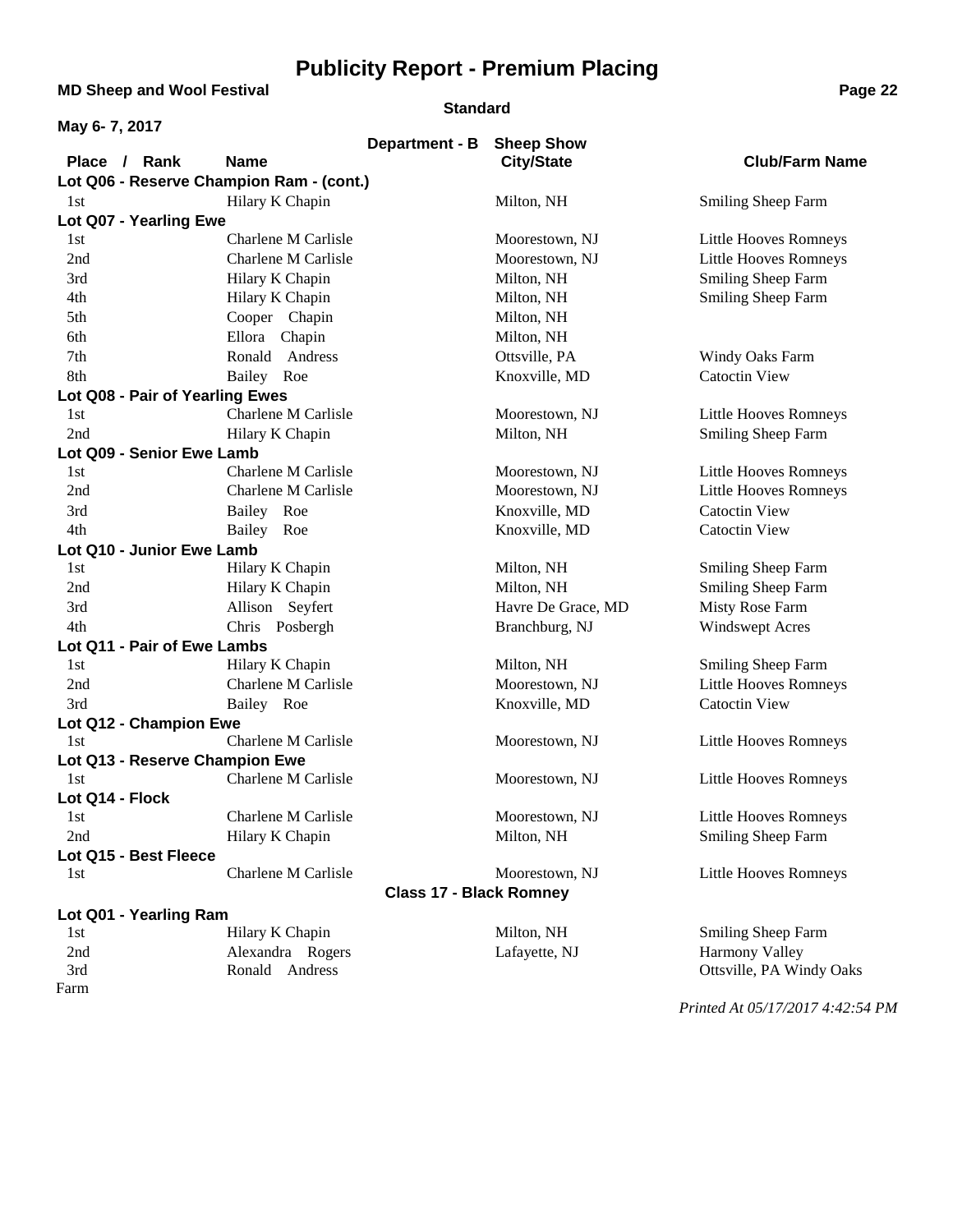**MD Sheep and Wool Festival <b>Page 23** 

#### **Standard**

| May 6-7, 2017                      |                                    |                           |                    |                          |
|------------------------------------|------------------------------------|---------------------------|--------------------|--------------------------|
|                                    |                                    | Department - B Sheep Show |                    |                          |
| Place / Rank                       | <b>Name</b>                        |                           | <b>City/State</b>  | <b>Club/Farm Name</b>    |
| Lot Q02 - Senior Ram Lamb          |                                    |                           |                    |                          |
| 1st                                | Charlene M Carlisle                |                           | Moorestown, NJ     | Little Hooves Romneys    |
| Lot Q03 - Junior Ram Lamb          |                                    |                           |                    |                          |
| 1st                                | Allison Seyfert                    |                           | Havre De Grace, MD | <b>Misty Rose Farm</b>   |
| 2nd                                | Hilary K Chapin                    |                           | Milton, NH         | Smiling Sheep Farm       |
| 3rd                                | Hilary K Chapin                    |                           |                    | Milton, NH Smiling Sheep |
| Farm<br>4th                        |                                    |                           |                    |                          |
|                                    | Alexandra Rogers<br>Ronald Andress |                           | Lafayette, NJ      | Harmony Valley           |
| 5th                                |                                    |                           | Ottsville, PA      | Windy Oaks Farm          |
| 6th                                | Alexandra Rogers                   |                           | Lafayette, NJ      | Harmony Valley           |
| Lot Q04 - Pair of Ram Lambs<br>1st | Hilary K Chapin                    |                           |                    |                          |
| 2nd                                |                                    |                           | Milton, NH         | Smiling Sheep Farm       |
|                                    | Alexandra Rogers                   |                           | Lafayette, NJ      | Harmony Valley           |
| Lot Q05 - Champion Ram<br>1st      | Charlene M Carlisle                |                           | Moorestown, NJ     | Little Hooves Romneys    |
| Lot Q06 - Reserve Champion Ram     |                                    |                           |                    |                          |
| 1st                                | Hilary K Chapin                    |                           | Milton, NH         | Smiling Sheep Farm       |
| Lot Q07 - Yearling Ewe             |                                    |                           |                    |                          |
| 1st                                | Charlene M Carlisle                |                           | Moorestown, NJ     | Little Hooves Romneys    |
| 2nd                                | Hilary K Chapin                    |                           |                    | Milton, NH Smiling Sheep |
| Farm                               |                                    |                           |                    |                          |
| 3rd                                | Hilary K Chapin                    |                           | Milton, NH         | Smiling Sheep Farm       |
| 4th                                | Charlene M Carlisle                |                           | Moorestown, NJ     | Little Hooves Romneys    |
| 5th                                | Nate Trojanoski                    |                           | East Hampton, CT   | Hope Hollow Farm         |
| 6th                                | Alexandra Rogers                   |                           | Lafayette, NJ      | Harmony Valley           |
| 7th                                | Alexandra Rogers                   |                           | Lafayette, NJ      | Harmony Valley           |
| 8th                                | Ronald Andress                     |                           | Ottsville, PA      | Windy Oaks Farm          |
| 9th                                | Nate Trojanoski                    |                           | East Hampton, CT   | Hope Hollow Farm         |
| 10th                               | Adeline Skidmore                   |                           | Aberdeen, MD       |                          |
| 11th                               | Allison<br>Seyfert                 |                           | Havre De Grace, MD | Misty Rose Farm          |
| 12th                               | Brittney Wagner                    |                           | Pasadena, MD       | Three Sisters Farm       |
| 13th                               | Brittney Wagner                    |                           | Pasadena, MD       | Three Sisters Farm       |
| Lot Q08 - Pair of Yearling Ewes    |                                    |                           |                    |                          |
| 1st                                | Hilary K Chapin                    |                           | Milton, NH         | Smiling Sheep Farm       |
| 2nd                                | Charlene M Carlisle                |                           | Moorestown, NJ     | Little Hooves Romneys    |
| 3rd                                | Alexandra Rogers                   |                           | Lafayette, NJ      | <b>Harmony Valley</b>    |
| 4th                                | Nate Trojanoski                    |                           | East Hampton, CT   | Hope Hollow Farm         |
| 5th                                | Brittney Wagner                    |                           | Pasadena, MD       | Three Sisters Farm       |
| Lot Q09 - Senior Ewe Lamb          |                                    |                           |                    |                          |
| 1st                                | Charlene M Carlisle                |                           | Moorestown, NJ     | Little Hooves Romneys    |
| Lot Q10 - Junior Ewe Lamb          |                                    |                           |                    |                          |
| 1st                                | Hilary K Chapin                    |                           | Milton, NH         | Smiling Sheep Farm       |
| 2nd                                | Hilary K Chapin                    |                           |                    | Milton, NH Smiling Sheep |
| Farm                               |                                    |                           |                    |                          |
|                                    |                                    | (cont.)                   |                    |                          |